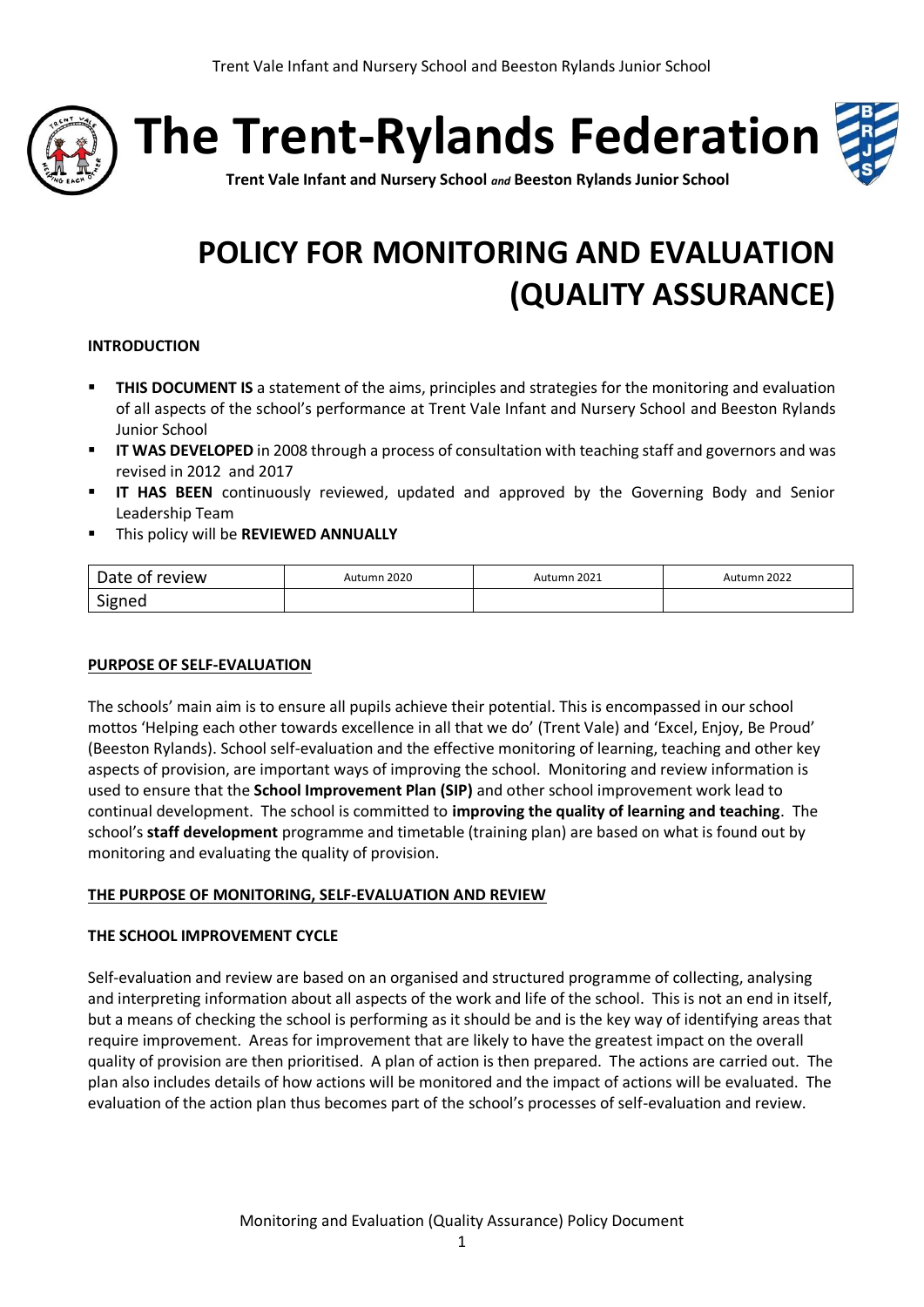

## **ROLES IN THE SCHOOL IMPROVEMENT CYCLE**

## **HEADTEACHER**

Responsible for making effective links between:

- monitoring (gathering information)
- self-evaluation (analysing information within the school's annual cycle)
- planning improvement mainly through the production and implementation of the school improvement plan (SIP).

#### **SENIOR LEADERSHIP TEAM**

Supporting the Headteacher in carrying out the responsibilities listed above by managing a clear plan and programme for monitoring, evaluation, review and improvement.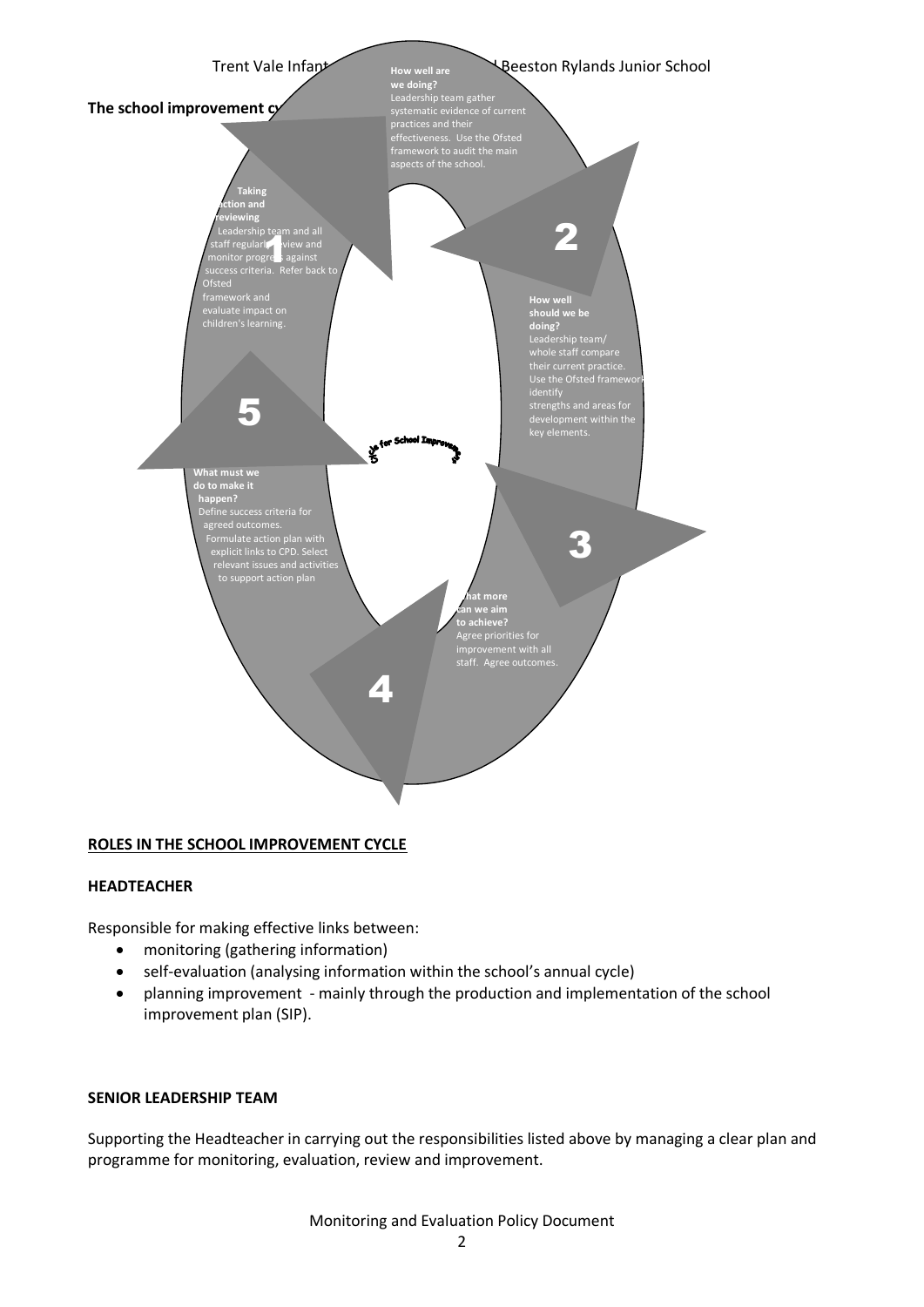#### **SUBJECT LEADERS**

Carrying out specific roles for gathering, analysing and disseminating information within the school's policy, programme and timetable. Leading relevant improvement action programmes. (Subject action plans within the SIP)

#### **ALL STAFF**

Focusing priorities in work, (especially teaching), within the agreed areas.

#### **GOVERNORS**

Governors support, monitor and evaluate all aspects of school life in order to:-

- challenge and support Headteacher and Senior Leadership Team
- ensure effective monitoring, evaluation, review and improvement work takes place
- know strengths and weaknesses identified in monitoring and evaluation findings
- ensure monitoring findings lead to well focused actions
- check the progress and impact of actions

#### **DEFINITIONS**

#### **MONITORING**

This is the process of checking whether or not planned actions are happening. This is led by the leader for the action plan, is supported by the Headteacher and is regularly reported to governors via the termly Headteacher's report to governors. Monitoring arrangements are indicated against each action. Each action has a timeline which makes monitoring a more straightforward process – often simply checking out whether what was planned has actually taken place.

#### **EVALUATION**

The process of making clear judgements concerning the **impact** of the action programme. The key question is '*What are these actions leading to?'* Success criteria are included in each action programme and these provide clear benchmarks against which impact can be measured.

#### **SUCCESS CRITERIA**

These are always designed to be as specific and measurable as possible. At best they provide **criteria against which pupils' achievements and attainment will be evaluated**. Wherever possible these should be expressed in terms of **pupils' achievement and attainment**. For example X percent of pupils will achieve the AT expected standard for their relevant year group. Success criteria for an action programme often become appraisal targets for individuals or shared whole team targets.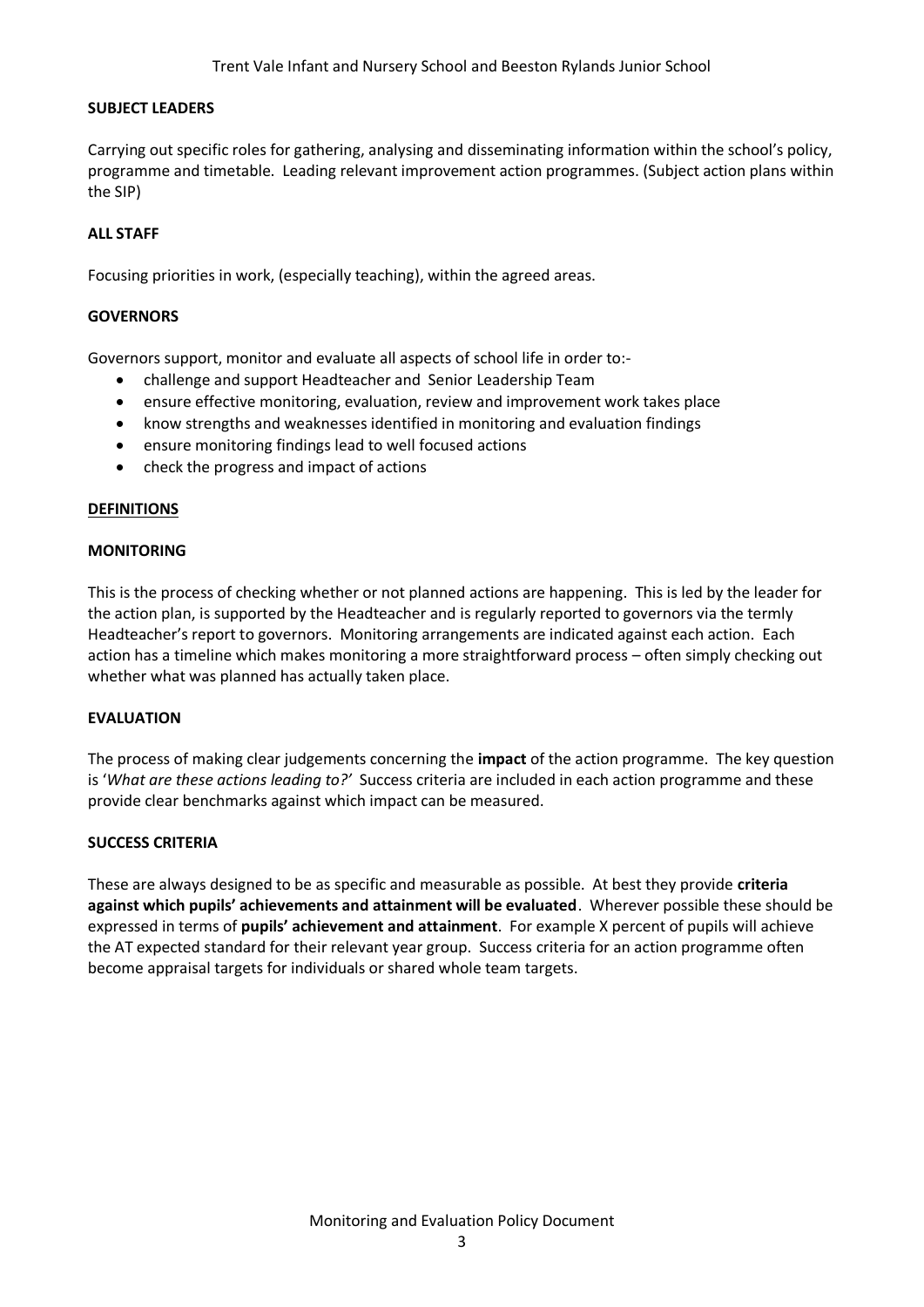#### **APPRAISAL, PERFORMANCE MANAGEMENT, STAFF DEVELOPMENT AND TARGET SETTING**

The SIP needs to relate to ensuring the school meets its targets for learners' academic and personal development and attendance.

The SIP provides the context and priorities for whole school or individual performance management objectives (targets).

Many actions of the school improvement plan provide staff development activities. A staff development programme and timetable is appended to the SIP.

#### **LINKS WITH RESOURCES INCLUDING BUDGET**

Each action plan is costed and details of the costing of individual actions are included in the plan.

#### **WHAT IS MONITORED, EVALUATED AND REVIEWED**

Every aspect of school life is monitored, evaluated and reviewed. These follow the areas of school life that are identified in the most recent Ofsted framework. Our evaluations will be documented in the Trent Vale Self Evaluation Form.

- the outcomes of pupils
- the quality of teaching, learning and assessment
- the personal development, behaviour and welfare of pupils
- the effectiveness of leadership and management
- the effectiveness of early years provision; quality and standards

The timetable for quality assurance monitoring by school staff and governors is detailed in *Appendix 1*. This includes a variety of monitoring activities undertaken throughout the year.

To ensure this takes place the following broad areas have been identified by the governing body. Specific members of the governing body and staff have been allocated responsibility for each area.

#### Areas to be monitored

- 1. Appraisal
- 2. Inclusion
- 3. Safeguarding
- 4. Health & Safety
- 5. CPD
- 6. Curriculum
- 7. Leadership & Management (including Finance)
- 8. School Ethos (including Behaviour & the School in the Community)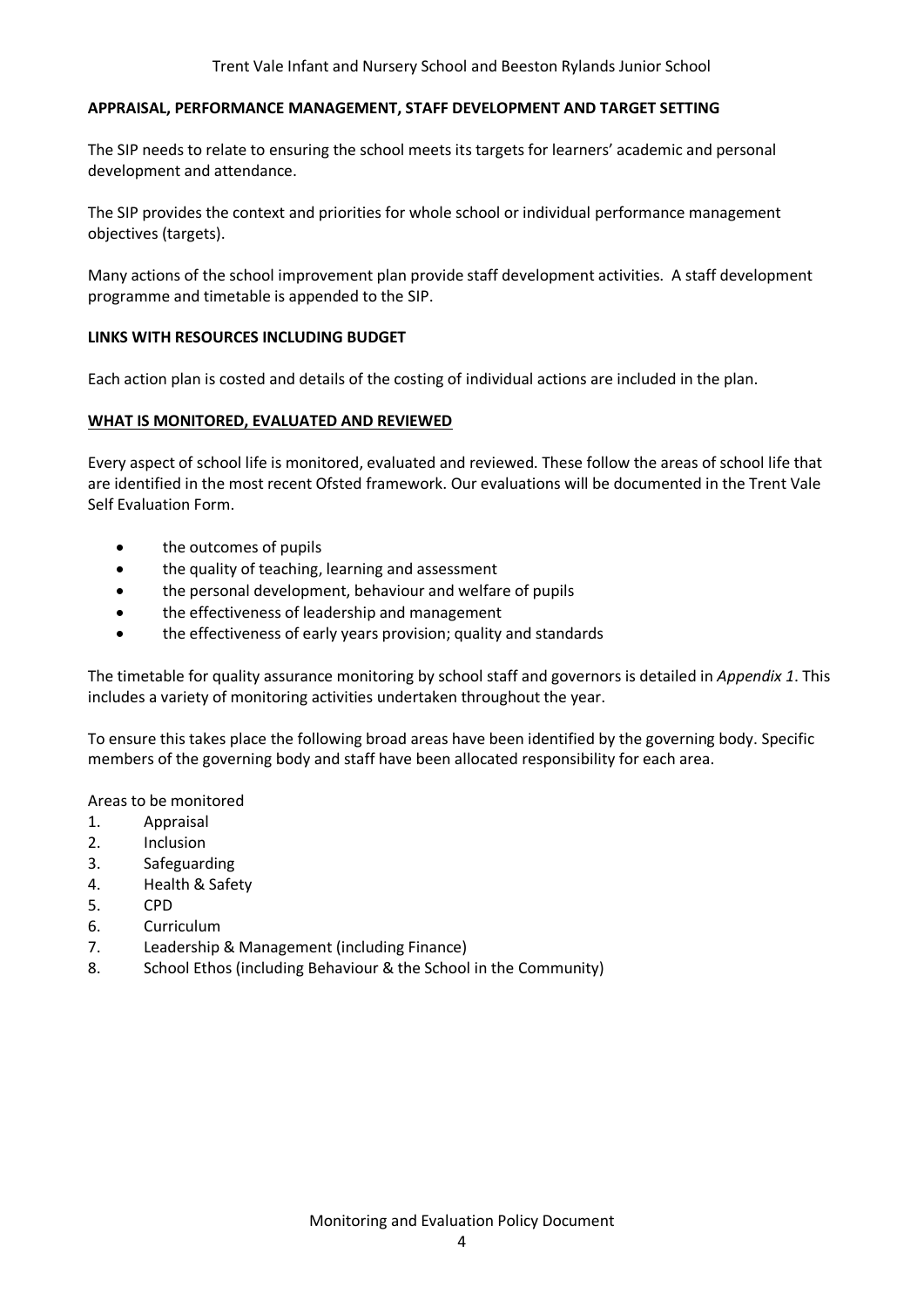## **PUPILS' ATTAINMENT AND PROGRESS** (see also the school's Assessment for Learning policy)

The school has a comprehensive set of formal assessments that are outlined in the school's assessment policy and timetable/cycle. Assessment information is analysed to identify whole- school strengths and weaknesses and development needs. It is also used to set targets for individual pupils in reading, writing and mathematics throughout the school. These individual targets support the overall target for each year group and inform appraisal objectives for pupils' progress for individual teachers. This tracking information is stored on the school's computerised tracking system. The school also, each year, uses the RAISEonline full report, data from the Fischer Family Trust and the LA Performance Handbook to compare the performance of the pupils from Trent Vale Infant and Nursery School and Beeston Rylands Junior School with national averages and pupils' attainment in similar schools nationally and locally. Pupils are formally assessed each term through the academic year and this data is used to analyse the attainment and progress of individual pupils, year cohorts and the school as a whole. SIMS assessment manager is used for sending in assessment information to the LA. In addition, data is collected each half-term for pupils on interventions and disadvantaged pupils. The Early Excellence Assessment Tracker is used to collect, store and analyse Early Years Foundation Stage Profile data. A monitoring summary report is completed following monitoring activities and this is used to inform School Improvement priorities.

#### **QUESTION LEVEL ANALYSIS**

Where there are identified concerns about literacy or numeracy data, a question-level analysis of tests is carried out in English and Mathematics by subject leaders and fed back to individual class teachers and to the staff as a whole, so that we are all aware of where learning is most and least successful within each subject. A **monitoring summary report** is completed following monitoring activities and this is used to inform School Improvement priorities.

#### **MONITORING SUMMARY REPORTS**

A Monitoring Summary Report (see *Appendix 2*) is completed for each monitoring activity undertaken by the Head Teacher, staff members or governors. These reports are shared and discussed at staff meetings and governor meetings, as appropriate, and action is agreed. **All** monitoring summary reports are reported to the next meeting of the governors' strategic development committee to ensure that governors remain clear about the school's strengths and weaknesses. Monitoring summary reports are filed by the head teacher and are used by the leadership team to help determine the priorities for the next school improvement plan.

#### **WORK SCRUTINY**

The Head Teacher and subject leaders undertake work analysis to a timetabled programme. The particular focus for these scrutinies is discussed and decided upon by the SLT. Work scrutinies are undertaken in other subjects that are highlighted in the SIP.

A **monitoring summary report** is completed following monitoring activities and this is used to inform School Improvement priorities.

#### **THE QUALITY OF TEACHING**

The quality of teaching is perhaps the most significant aspect of the school's provision that influences pupils' attainment and progress.

 **Lesson observations** of all teachers are undertaken by the Headteacher, SLT, subject leaders and appraisal team leaders according to the quality assurance timetable and the needs of individual staff. The purpose of this is to ascertain the overall quality of teaching in the school and to identify particular strengths in teaching in the school as a whole or areas that require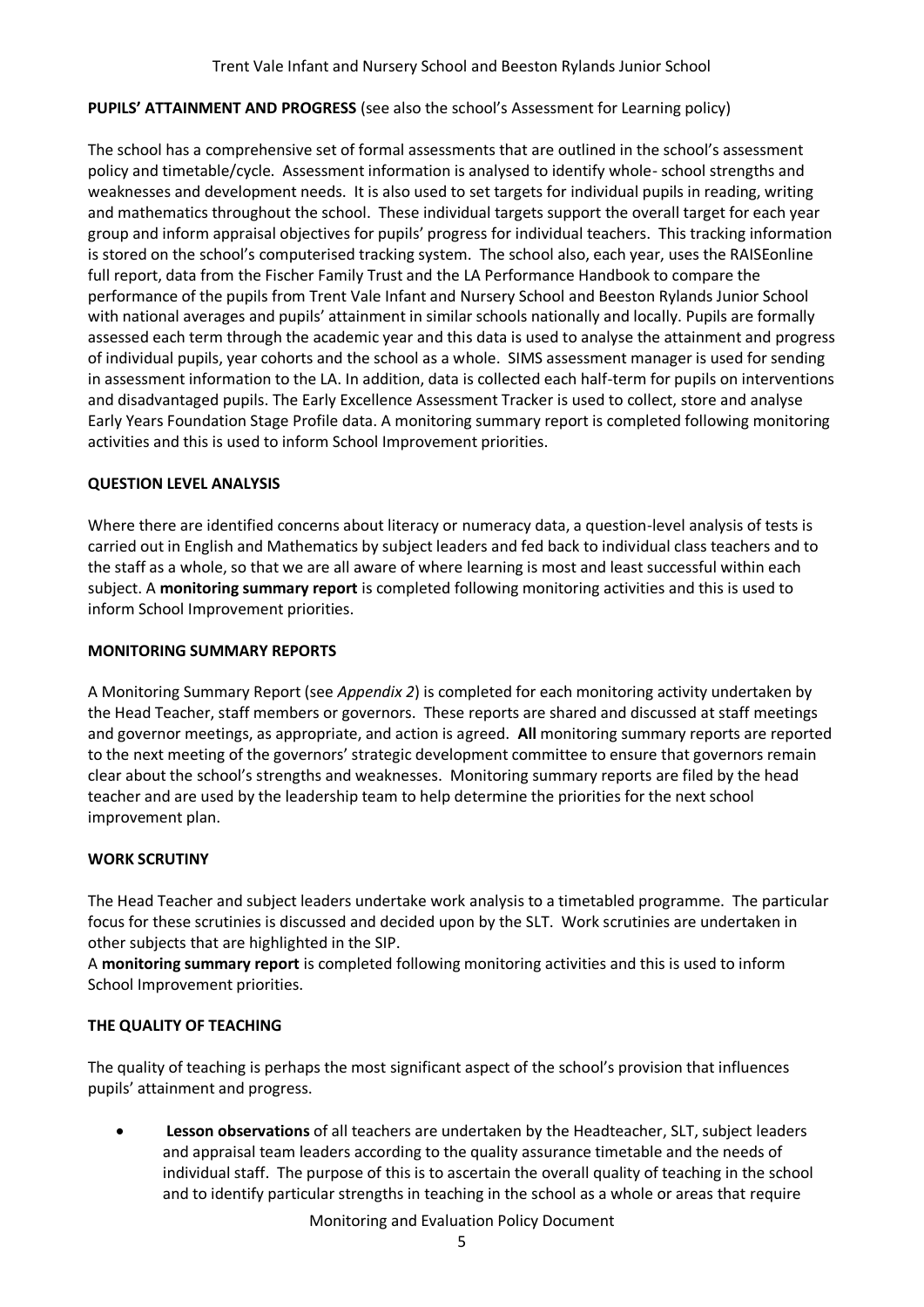attention. Observation findings are recorded on a relevant **Lesson Observation Proforma***.* After observation a copy of the notes is given to the teacher and a feedback discussion takes place. These notes remain confidential to the Headteacher and the individual teacher concerned. At the end of the cycle of observations the Headteacher will complete a **monitoring summary report** which will be shared with staff and governors in the normal way.

#### **CURRICULUM PLANNING AND IMPLEMENTATION**

Subject leaders are responsible for ensuring the long, medium-term and short term planning in their subject gives appropriate curriculum coverage, progression and differentiation. English and mathematics subject leaders also ensure that agreed actions are implemented during their monitoring activities (during work scrutiny and observation of teaching). The Headteacher also ensures, during monitoring, that teaching in all classes is in line with agreed school policies.

Short-term planning is also evaluated as part of the general observation of teaching and through whole school planning scrutiny.

Whole School Planning Scrutiny is undertaken according to the quality assurance timetable, following which a **monitoring summary report** is completed and used in the normal way to inform improvement activities.

#### **VIEWS OF STAKEHOLDERS**

Views of our various stakeholders are continually collected informally. These are recorded in the Comments File. Views of parents on all aspects of school life are collected at least annually via a parental questionnaire. Views of pupils on all aspects of school life are collected continually via school council meetings. In addition they are collected annually via pupil interviews and a year 2 and year 6 questionnaire. A **monitoring summary report** is completed following these activities and this is used to inform School Improvement priorities.

#### **HEALTH AND SAFETY**

Health and safety is monitored continually by all staff. This is supported by termly visits by the health and safety governor and annual reviews of all risk assessments, the school emergency plan and the health and safety policy. A **monitoring summary report** is completed following these visits and this is used to inform School Improvement priorities.

#### **FINANCE**

Finance is monitored continually by all staff with financial responsibilities. This is supported by termly visits by nominated governors and annual reviews of the financial risk assessment, the financial benchmarking website and the statement of internal control (SIC). A **monitoring summary report** is completed following monitoring activities and this is used to inform School Improvement priorities.

#### **BUILDINGS AND PREMISES**

The action plan for the improvement of the buildings and premises is reviewed annually and is informed by the Asset Management Plan which is located on P2 and priorities for the improvement in teaching and learning, as well as available income.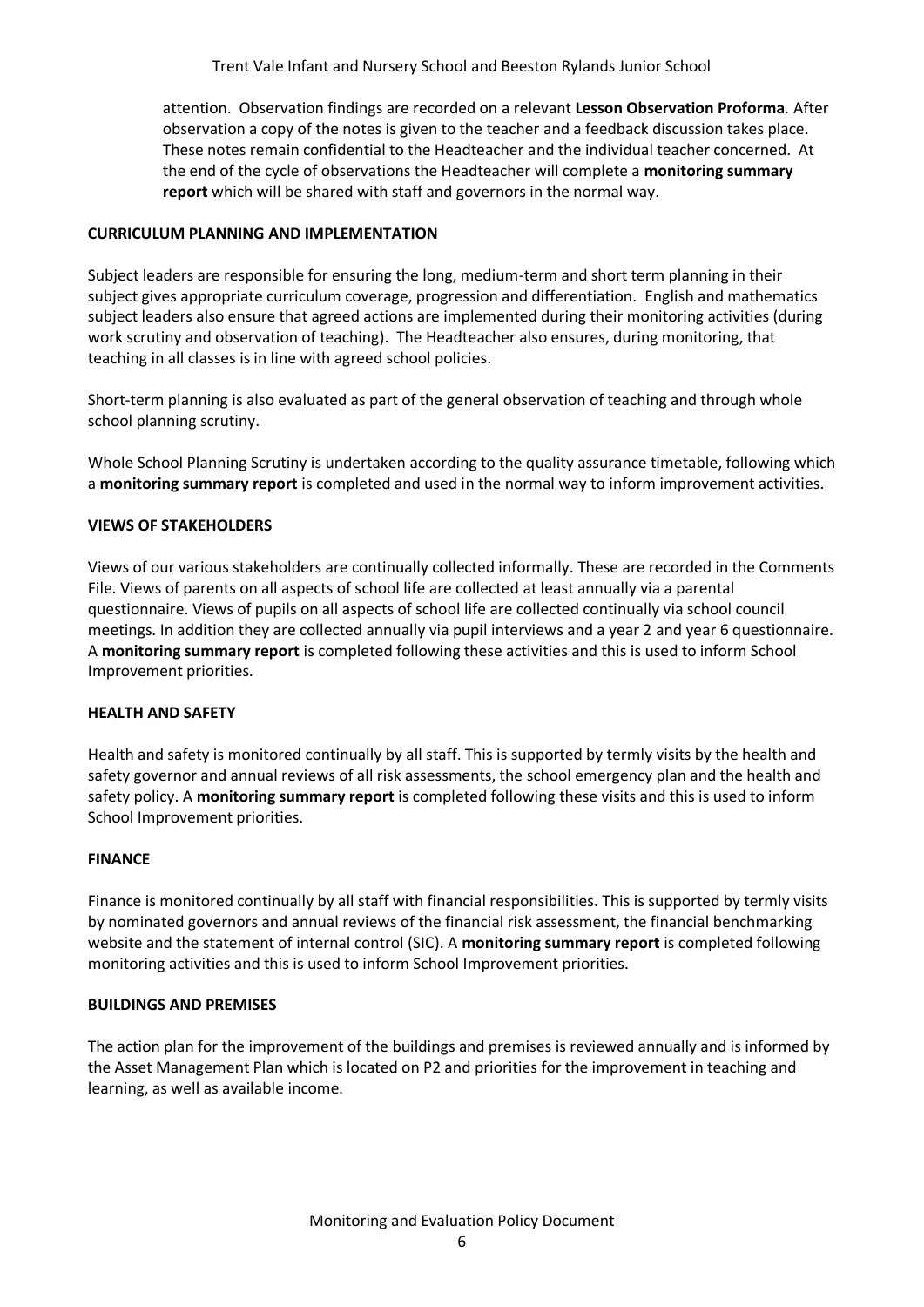#### **WHO MONITORS WHAT?**

### **The GOVERNING BODY checks (for each of the 8 areas listed previously):**

- that appropriate **policies** are in place, have been reviewed, are effective and are being implemented
- that relevant sections of the **Self Evaluation Form** are well written and up to date
- that relevant sections of the **SIP**, including action plans, are being implemented
- that relevant actions from the last **Ofsted Report** are being progressed
- that relevant sections of the **Head Teachers Report** to Governors are reviewed
- that actions from relevant **Monitoring Summary Reports** are being progressed
- that actions highlighted at last governor monitoring visit have been completed

In order to monitor these areas governors will normally:

- communicate with staff, pupils, parents and any other relevant stakeholders.
- study appropriate evidence
- informally attend lessons (but only to check policy implementation and NOT to judge individual teachers)

#### **The HEADTEACHER**:

- arranges the overall programme and timetable of quality assurance monitoring and evaluation each year
- provides resources to enable monitoring to take place. An annual quality assurance monitoring timetable is produced indicating who will monitor what and when
- ensures robust data analysis is undertaken to monitor pupil progress
- participates in monitoring attainment and progress through work analysis
- ensures planning is effectively monitored
- undertakes regular observations of teaching
- holds formal and informal discussions with teachers, pupils, parents and governors
- completes, maintains and disseminates (to all staff and governors) each section of the Ofsted SEF as they are reviewed and updated.

#### **SUBJECT LEADERS monitor:**

- **attainment and progress** through work analysis and using/undertaking relevant data analysis
- **planning** and implementation of the subject
- **teaching via** regular observations of teaching
- **work undertaken and produced by pupils**
- Subject leaders record monitoring findings in the subject leaders' file on **monitoring summary reports.** A copy of each monitoring summary report is sent to the Headteacher who ensures that monitoring findings are disseminated and actions prioritised within the school's improvement planning

#### **INDIVIDUAL TEACHERS:**

- monitor attainment and progress in each subject through work analysis and on-going assessment and marking
- hold discussions with teachers, pupils, parents and governors concerning teaching and learning in the class
- mark and analyse SATs tasks and tests and other test outcomes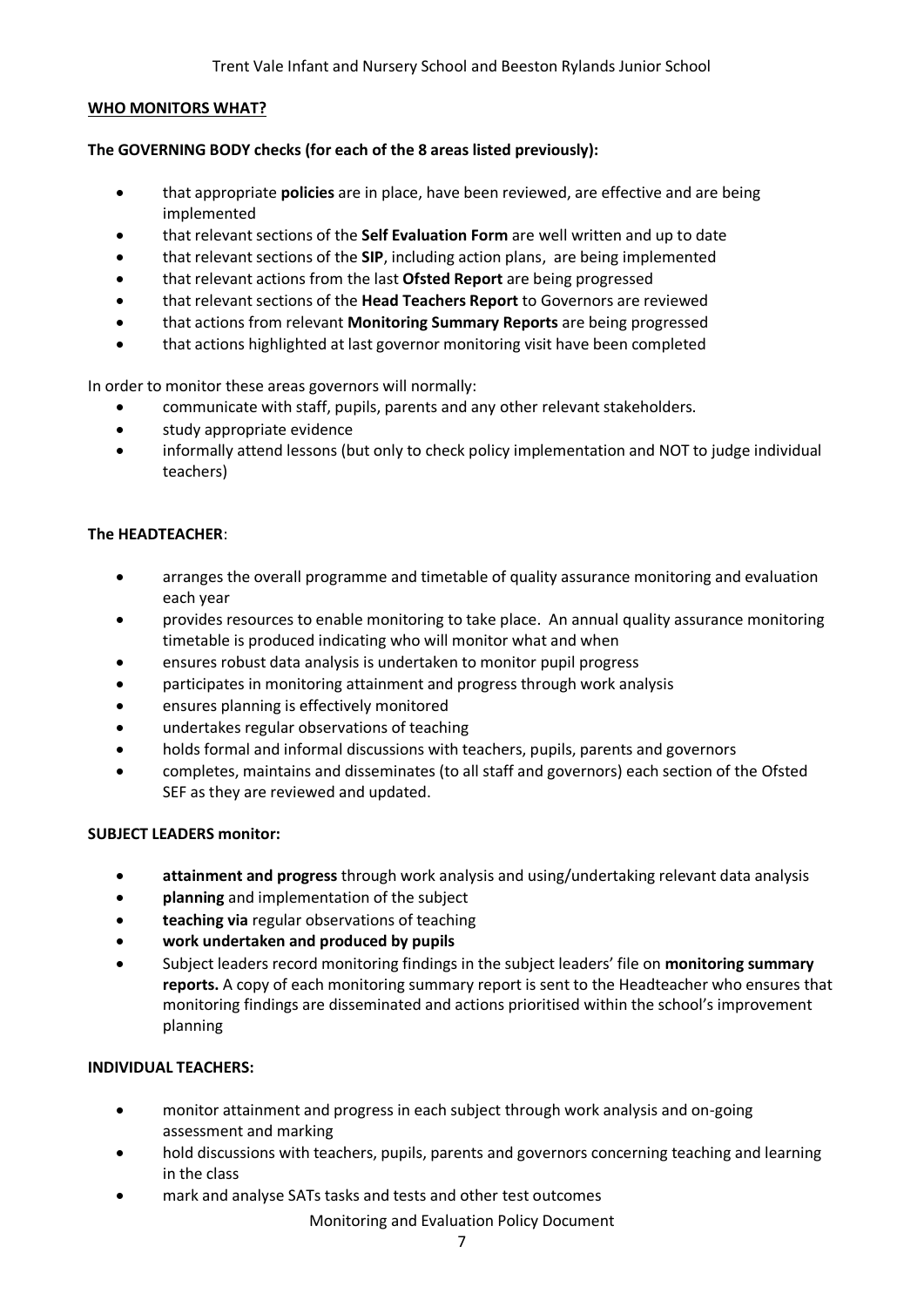- consistently focus closely on pupils' work as a normal part of their teaching
- ensure that pupils are taught to look closely at their work and to be aware of exactly how to make improvements in important areas

## **WHAT HAPPENS AFTER A MONITORING ACTIVITY?**

The purpose of monitoring is to contribute to the continual development of attainment, teaching and learning in the school. All monitoring information is analysed with a view to ascertaining key messages that are then used to inform the school's improvement planning and/or staff development activities.

Each monitoring event undertaken by staff, governors or members of the leadership team leads to the production of a *monitoring summary report* (*Appendix 2*). This records the key strengths identified, the key aspects that require attention and a note of any recommended action.

*Monitoring summary reports* are shared and discussed at relevant staff and governors' meetings and then retained in the Headteacher's file so that these can be used to inform the preparation of the next year's improvement plan.

The SEF is used as the reporting format for reporting self-evaluation to governors and staff. Our school maintains an up-to-date SEF so that we are always ready to send a high-quality document to Ofsted, at short notice, when we get notice of an Ofsted inspection.

Monitoring activities undertaken by school governors will always follow the protocol in *Appendix 3* and lead to the production of a **monitoring summary report**

#### **SCHOOL IMPROVEMENT PLANNING**

At the beginning of the autumn term the leadership team considers the SEF and all **monitoring summary reports** from staff, governors and members of the leadership team. The leadership team identifies from all monitoring information the most important areas that require attention and then identifies the four or five key foci of the improvement plan to bring about the necessary improvement. Wherever possible, priorities are linked to raising pupils' attainment in a particular aspect of learning and improving the quality of teaching and learning. The full staff are made aware of the grounds upon which each focus of the improvement plan has been identified and are consulted to ensure that the priorities are agreed as the most important aspects to improve next year. The improvement plan is then drafted ready for further consultation in the autumn term and for implementation by October half term. The identified priorities also form the basis of the appraisal objectives for teaching staff..

## **SCHOOL IMPROVEMENT PLAN (SIP)**

This single plan provides a focus and road map to the key improvement actions for the school. The plan provides a detailed programme of activities for one academic year. The annual plan should focus on only a few key priorities which are selected as a result of school self-review findings in the context of the longer term plan. The issues selected should be those which have the greatest potential to improve achievement and the quality of education.

The action plans in the school improvement plan are organised in a way that enables clear links to be made with the school's processes and procedures for monitoring and self evaluation.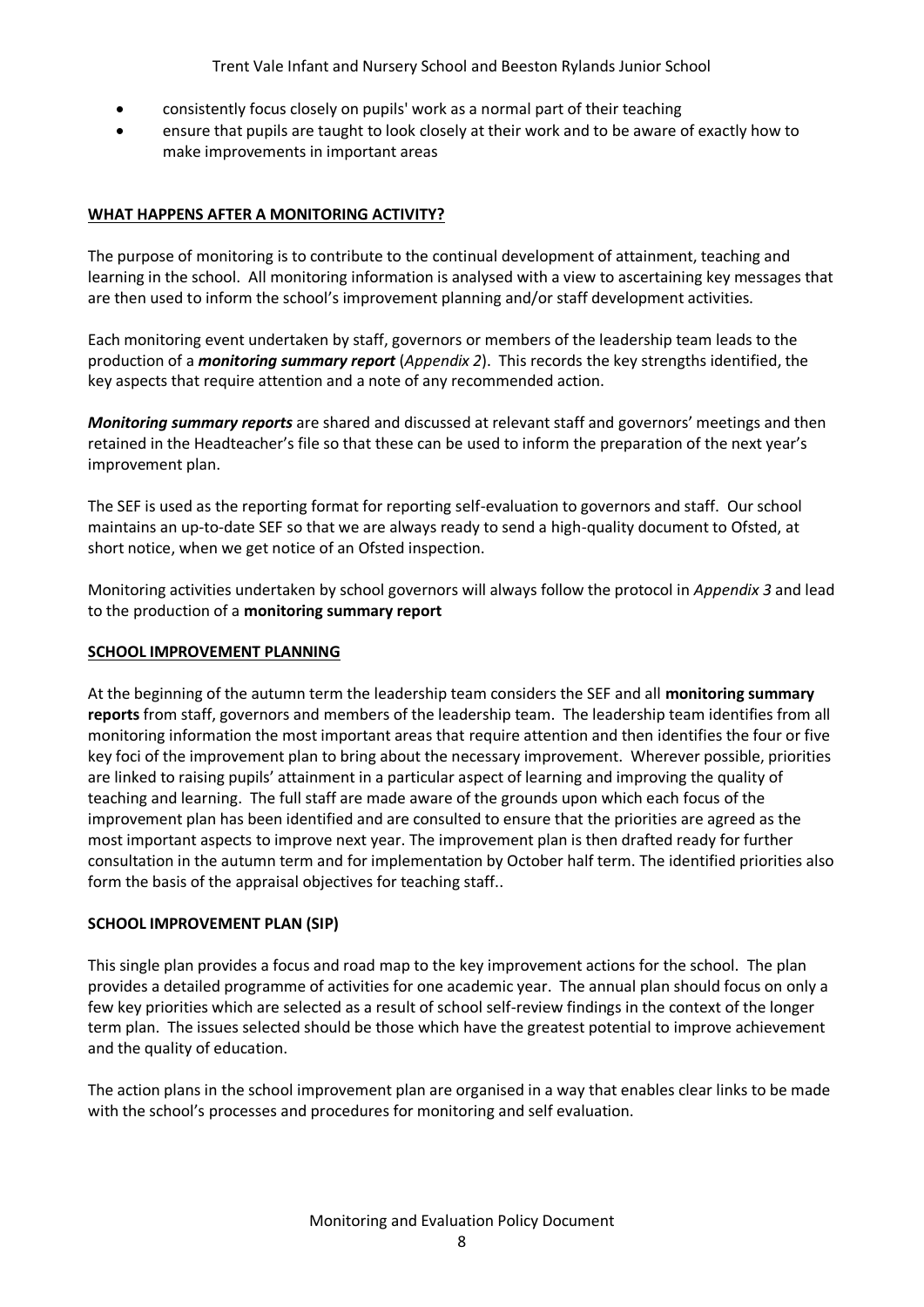### **WHO IS INVOLVED IN THE SIP**

The following people are directly involved in the SIP:

- Head teacher and senior leadership team (overall development of the SIP)
- Governors (approving the SIP and inputting to it via their monitoring and evaluation role and action plans)
- Subject leaders and coordinators (taking a lead for relevant parts of the plan)

All other stakeholders (i.e. parents, pupils and support staff) contribute to the plan via the various monitoring activities undertaken throughout the year.

#### **CONTENTS AND FORMAT**

Our plan is the school's single, integrated improvement document. It is organised under the following headings:

- 1. Priorities for Improvement
- 2. EYFS Targets/Predictions for Attainment and Progress
- 3. KS1 Targets for Attainment and Progress
- 4. KS2 Targets/Predictions for Attainment and Progress
- 5. Action plans for each priority detailing context, key objectives, success criteria, actions and monitoring
- 6. Appendix of other action plans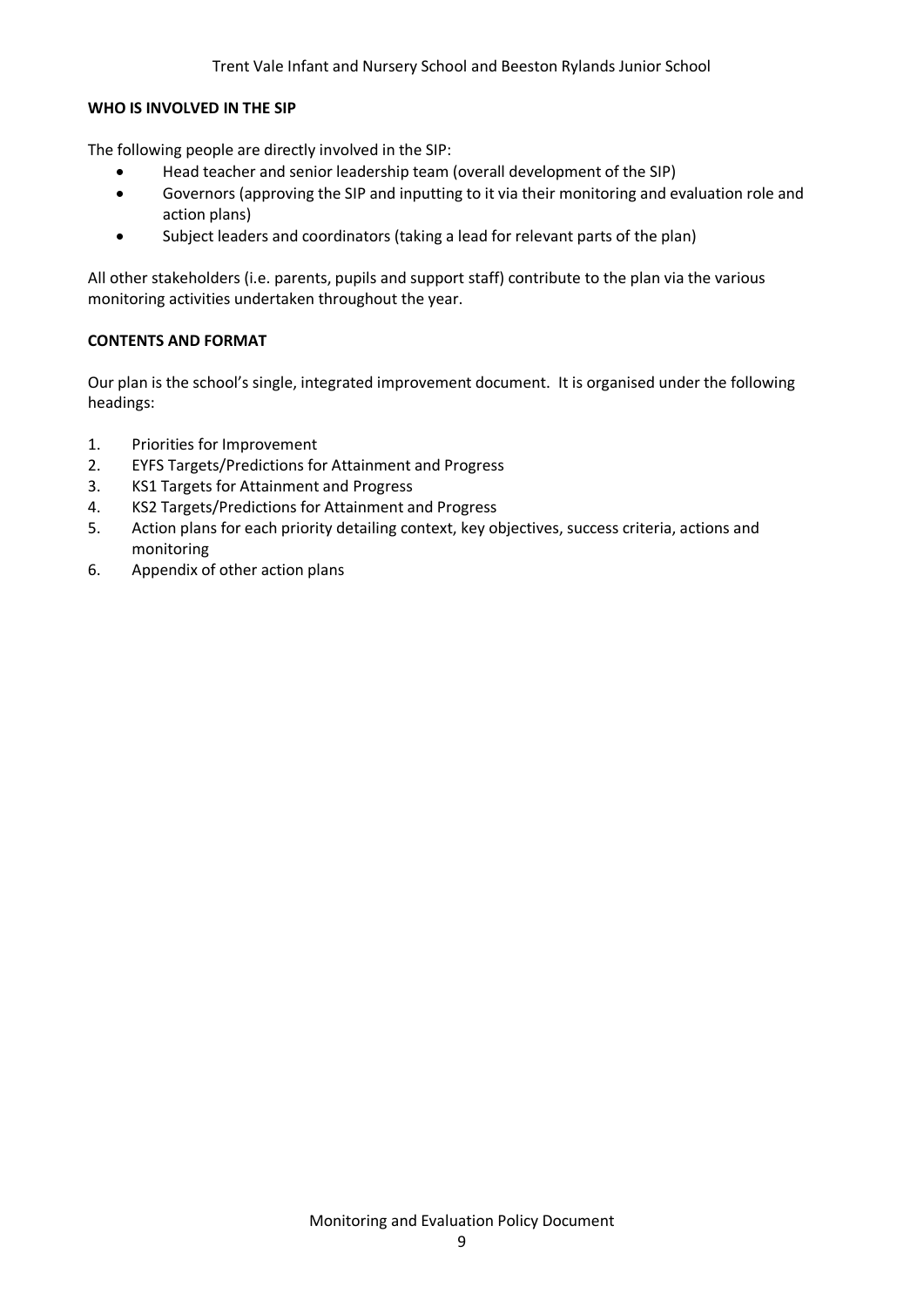| When<br><b>Autumn 1</b> | <b>External</b>  | <b>Governors</b>                                                                              | <b>SLT (Exec HT and Heads of</b><br>School)                                                                                                               | <b>MLLs (Subject Leaders -</b><br><b>English, Mathematics,</b><br><b>EYFS, Foundation Subjects,</b><br><b>SENCo, Pupil Premium)</b>                                         | <b>Class Teachers (and TAs)</b>        |
|-------------------------|------------------|-----------------------------------------------------------------------------------------------|-----------------------------------------------------------------------------------------------------------------------------------------------------------|-----------------------------------------------------------------------------------------------------------------------------------------------------------------------------|----------------------------------------|
| $w/b$ 2<br>Sept         | LA data/progress | Safeguarding<br>Vulnerable children<br><b>Governors</b><br>compliance checklist<br><b>SCR</b> | <b>SCR update</b><br>Website update<br>Review of analysis of data<br><b>Review of SEF</b><br><b>Identification of CPD</b><br>needs<br><b>Write SIP</b>    | Review of analysis of data                                                                                                                                                  |                                        |
| w/b9<br>Sept            |                  |                                                                                               | Work scrutiny $-$ are we<br>using the correct books? Is<br>there consistency of<br>objectives?<br><b>Classroom environment +</b><br>reading areas + print | Write subject action plans                                                                                                                                                  |                                        |
| $w/b$ 16<br>Sept        |                  |                                                                                               | Work scrutiny $-$ does it<br>follow marking,<br>presentation, DPs vs non<br><b>DPs-TV and BRJS</b>                                                        |                                                                                                                                                                             | <b>BRJS Pupil Progress</b><br>meetings |
| $w/b$ 23<br>Sept        |                  | <b>HT</b> appraisal                                                                           | Follow up work scrutiny<br><b>EYFS lesson observations</b>                                                                                                | <b>EYFS lesson observations -</b><br><b>MD</b><br><b>BRJS</b> - update provision<br>maps and pupil profile;<br>check actions from<br>meetings have been<br>carried out - SO | <b>KS1 Pupil Progress</b><br>meetings  |
| $w/b$ 30<br>Sept        |                  |                                                                                               | <b>Follow up EYFS lesson</b><br>observations                                                                                                              |                                                                                                                                                                             | <b>EYFS Pupil Progress</b><br>meetings |

## Due to Covid-19 Pandemic this has been reduced. This is an example of an ideal QA timetbale

Monitoring and Evaluation (Quality Assurance) Policy Document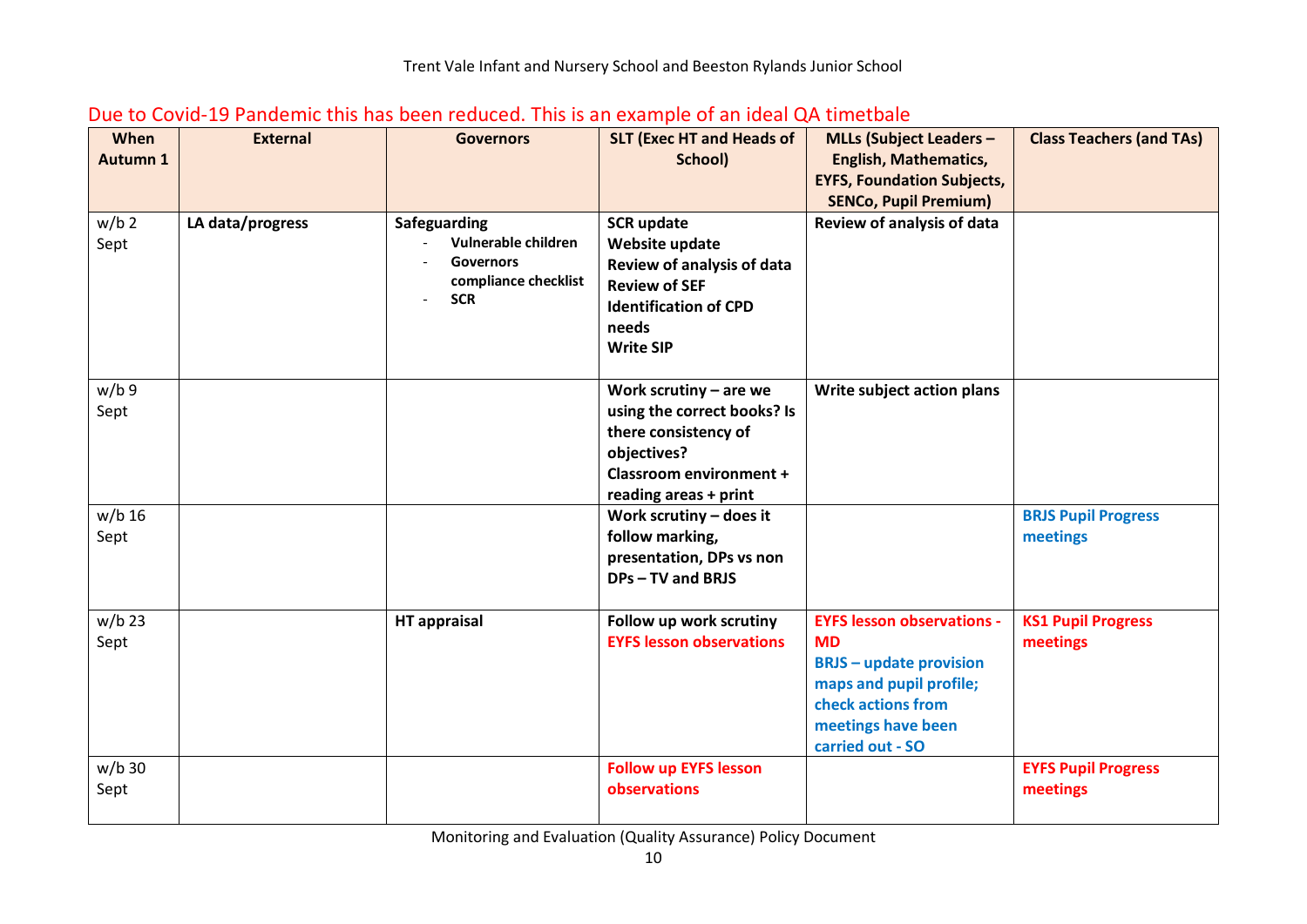| w/b 7 Oct       |                             | <b>Follow up Classroom</b><br>environment + reading<br>$area + print$<br><b>TV pupil progress</b><br>meetings paperwork. Is it<br>complete? | $TV$ – update provision<br>maps and pupil profiles -<br>MG | <b>Review and setting of</b><br>appraisal targets |
|-----------------|-----------------------------|---------------------------------------------------------------------------------------------------------------------------------------------|------------------------------------------------------------|---------------------------------------------------|
| $w/b$ 14        | <b>Parent questionnaire</b> | Behaviour-JM                                                                                                                                |                                                            | F1 + F2 Baseline                                  |
| Oct             |                             | Attendance - JM/DP/RB                                                                                                                       |                                                            | <b>Assessment</b>                                 |
| Parents         |                             |                                                                                                                                             |                                                            |                                                   |
| Evenings        |                             |                                                                                                                                             |                                                            |                                                   |
| $w/b$ 21        |                             | <b>October Half Term</b>                                                                                                                    |                                                            |                                                   |
| Oct             |                             |                                                                                                                                             |                                                            |                                                   |
| $w/b$ 28<br>Oct |                             |                                                                                                                                             |                                                            |                                                   |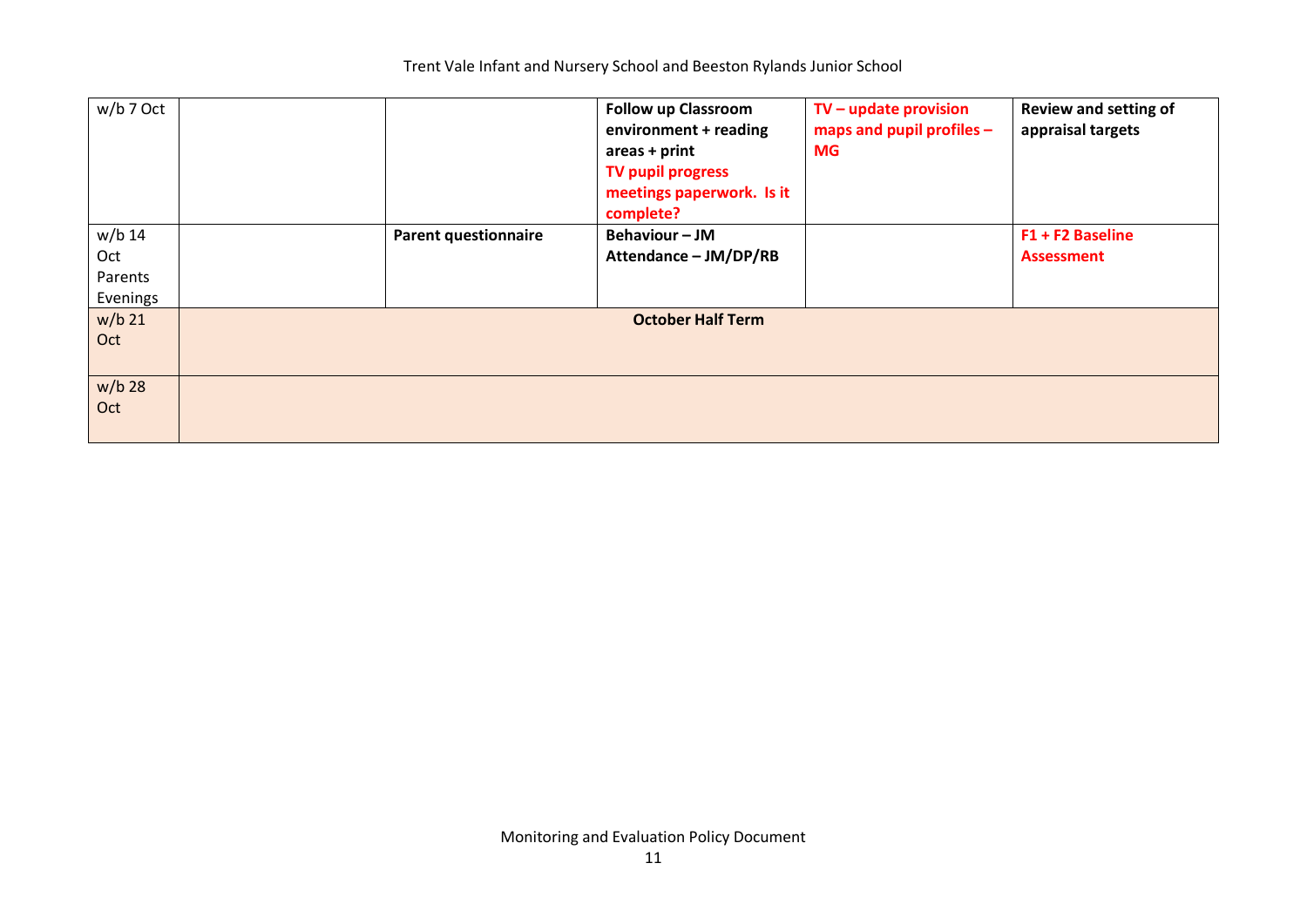| When<br><b>Autumn 2</b>          | <b>External</b>   | <b>Governors</b>                                                                                             | <b>SLT (Exec HT and Heads of</b><br>School)                                                                                                                                                                                                                                                                                                                                                                        | <b>MLLs (Subject Leaders -</b><br><b>English, Mathematics,</b><br><b>EYFS, Foundation</b><br><b>Subjects, SENCo, Pupil</b><br>Premium)                                                            | <b>Class Teachers (and TAs)</b>                   |
|----------------------------------|-------------------|--------------------------------------------------------------------------------------------------------------|--------------------------------------------------------------------------------------------------------------------------------------------------------------------------------------------------------------------------------------------------------------------------------------------------------------------------------------------------------------------------------------------------------------------|---------------------------------------------------------------------------------------------------------------------------------------------------------------------------------------------------|---------------------------------------------------|
| $w/b$ 4 Nov<br>Y6 residential    | DfE data/progress | <b>Health and safety</b><br>Internal and<br>external<br>environment<br><b>Staff well-being</b><br>and morale | <b>SCR update</b><br>Website update<br>Review of data - Data<br><b>Dashboard and ASP</b><br><b>Review/update of SEF</b><br><b>Review/update of SIP</b><br><b>Identification of CPD</b><br>needs<br><b>Evaluation of CPD impact</b><br><b>Lesson observations</b><br>including the learning<br>behaviour of DPs<br>Work scrutiny $-$ does it<br>follow planning, marking,<br>presentation, DPs vs non<br><b>DPs</b> | <b>EYFS baseline data</b><br>analysis - MG<br>Review of analysis of data<br>- Data Dashboard and<br><b>ASP</b><br>English work scrutiny -<br><b>SN</b><br><b>EYFS lesson observations</b><br>- MD | <b>Review and setting of</b><br>appraisal targets |
| $w/b$ 11 Nov                     |                   |                                                                                                              | Follow up work scrutiny<br>Follow up lesson<br>observations                                                                                                                                                                                                                                                                                                                                                        | <b>Foundation subjects work</b><br>scrutiny                                                                                                                                                       |                                                   |
| $w/b$ 18 Nov                     |                   | HT appraisal review - JCC                                                                                    | Follow up lesson<br>observations                                                                                                                                                                                                                                                                                                                                                                                   |                                                                                                                                                                                                   |                                                   |
| $w/b$ 25 Nov<br><b>Full Govs</b> |                   | Training report $-$ govs and<br>staff CPD<br><b>Finance</b><br><b>Assessment + DPs</b><br>Governor visit day | Follow up lesson<br>observations                                                                                                                                                                                                                                                                                                                                                                                   | <b>Observation of</b><br>interventions funded by<br>PP-CT/JB/SO                                                                                                                                   |                                                   |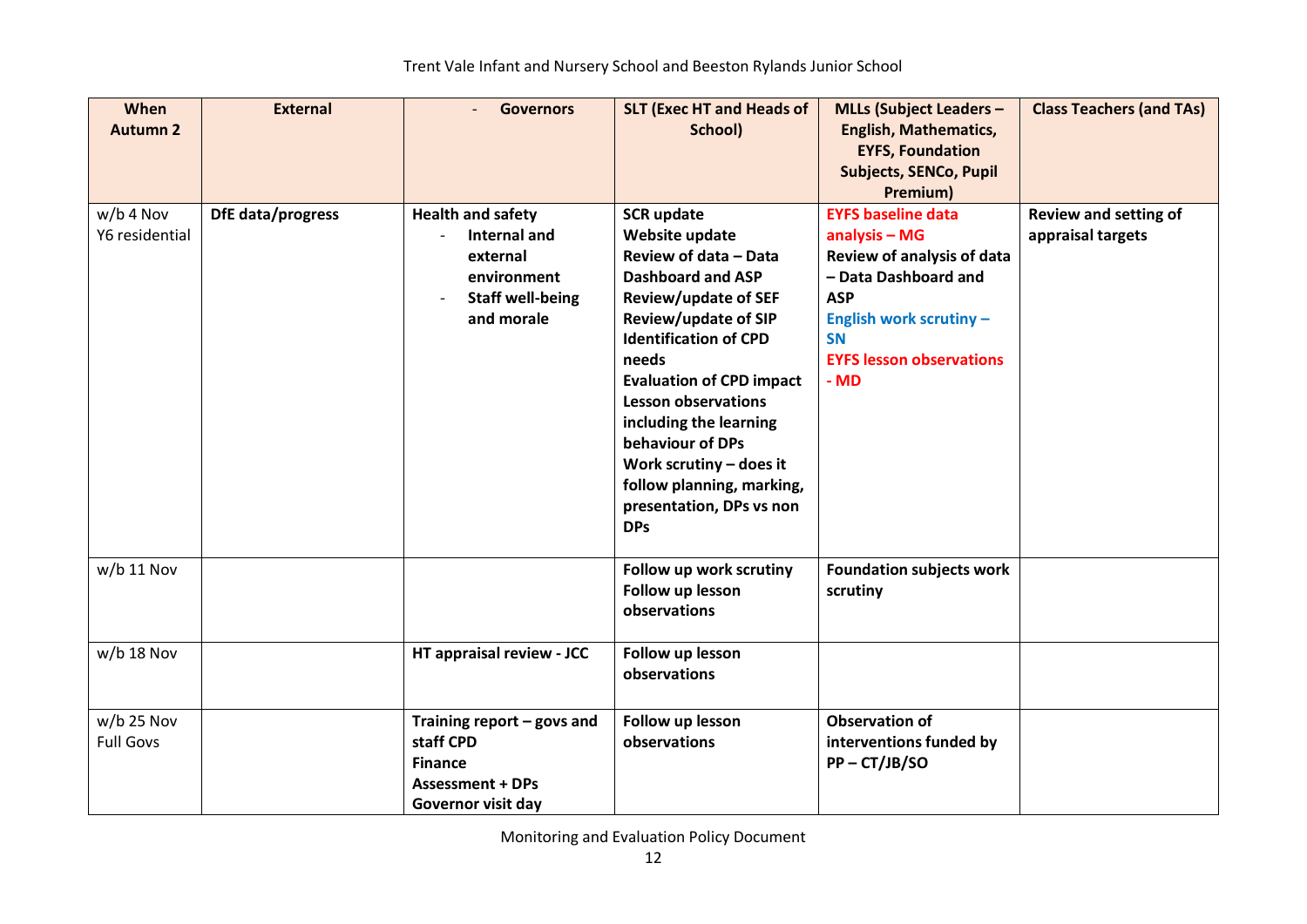| $w/b$ 2 Dec                               |                           | Follow up lesson<br>observations               | <b>Impact of interventions</b><br>funded by PP - MG/SO | <b>Internal moderation</b>                               |
|-------------------------------------------|---------------------------|------------------------------------------------|--------------------------------------------------------|----------------------------------------------------------|
| $w/b$ 9 Dec<br>Christmas<br>performances  | <b>SEN governor visit</b> |                                                |                                                        | <b>KS1 assessment data</b><br><b>KS2</b> assessment data |
| $w/b$ 17 Dec<br>Christmas<br>performances |                           | <b>Behaviour - JM</b><br>Attendance - JM/DP/RB |                                                        |                                                          |
| $w/b$ 23 Dec<br>$w/b$ 30 Dec              |                           | <b>Christmas holiday</b>                       |                                                        |                                                          |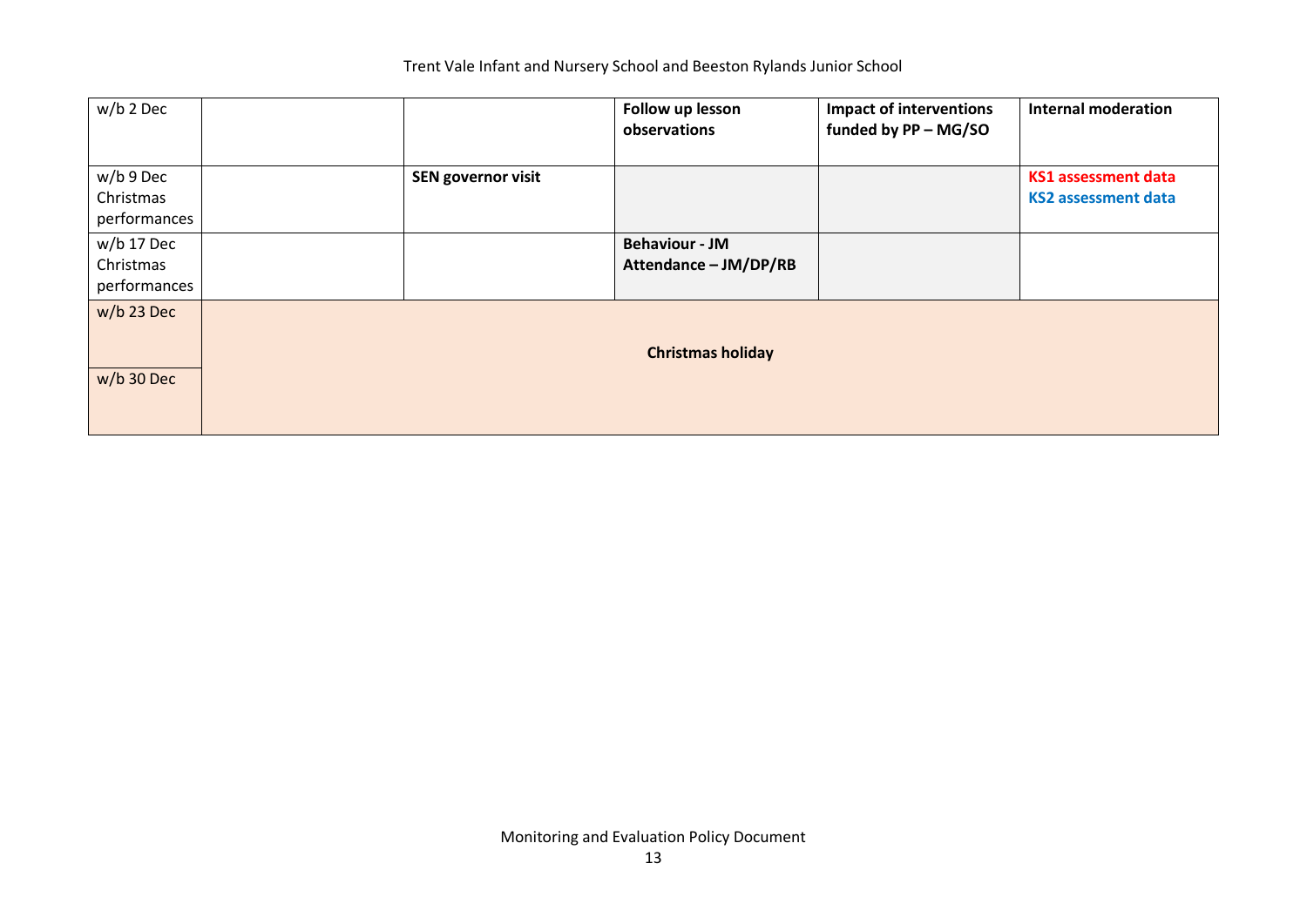| When<br>Spring 1 | <b>External</b> | <b>Governors</b>                                                                        | <b>SLT (Exec HT and Heads of</b><br>School)                                                                                                                                                                                   | <b>MLLs (Subject Leaders -</b><br><b>English, Mathematics,</b><br><b>EYFS, Foundation</b><br><b>Subjects, SENCo, Pupil</b><br>Premium)                                                                                                      | <b>Class Teachers (and TAs)</b>                                                                                                                         |
|------------------|-----------------|-----------------------------------------------------------------------------------------|-------------------------------------------------------------------------------------------------------------------------------------------------------------------------------------------------------------------------------|---------------------------------------------------------------------------------------------------------------------------------------------------------------------------------------------------------------------------------------------|---------------------------------------------------------------------------------------------------------------------------------------------------------|
| $w/b$ 6 Jan      |                 | Safeguarding<br>Vulnerable children<br><b>Audit confidential</b><br>files<br><b>SCR</b> | <b>SCR update</b><br><b>Website update</b><br>Analysis of progress data-<br>$Y1-Y6$<br><b>Review/update of SEF</b><br><b>Review/update of SIP</b><br><b>Identification of CPD</b><br>needs<br><b>Evaluation of CPD impact</b> | <b>Review of analysis of</b><br>progress data<br><b>English work scrutiny-SN</b><br><b>Foundation subjects work</b><br>scrutiny - INSET                                                                                                     | <b>KS1 Pupil Progress</b><br>meetings<br>Classroom environment +<br>reading areas + print<br>F1 + F2 assessment data<br><b>Review appraisal targets</b> |
| $w/b$ 13 Jan     |                 |                                                                                         | Health and safety $-$ RAs +<br>emergency plans<br>Work scrutiny $-$ does it<br>follow planning, marking,<br>presentation, DPs vs non<br><b>DPs</b>                                                                            | <b>EYFS data analysis - MG</b>                                                                                                                                                                                                              | <b>BRJS Pupil Progress</b><br>meetings<br><b>EYFS Pupil Progress</b><br>meetings                                                                        |
| $w/b$ 20 Jan     |                 |                                                                                         | Follow up work scrutiny<br><b>EYFS lesson observations</b>                                                                                                                                                                    | <b>TV Update provision maps</b><br>and pupil profiles - MG<br><b>BRJS</b> - update provision<br>maps and pupil profile;<br>check actions from<br>meetings have been<br>carried out $-$ SO<br><b>EYFS lesson observations -</b><br><b>MD</b> |                                                                                                                                                         |
| $w/b$ 27 Jan     |                 |                                                                                         | <b>Lesson observations</b><br>including the learning<br>behaviour of DPs and<br>follow up EYFS                                                                                                                                |                                                                                                                                                                                                                                             |                                                                                                                                                         |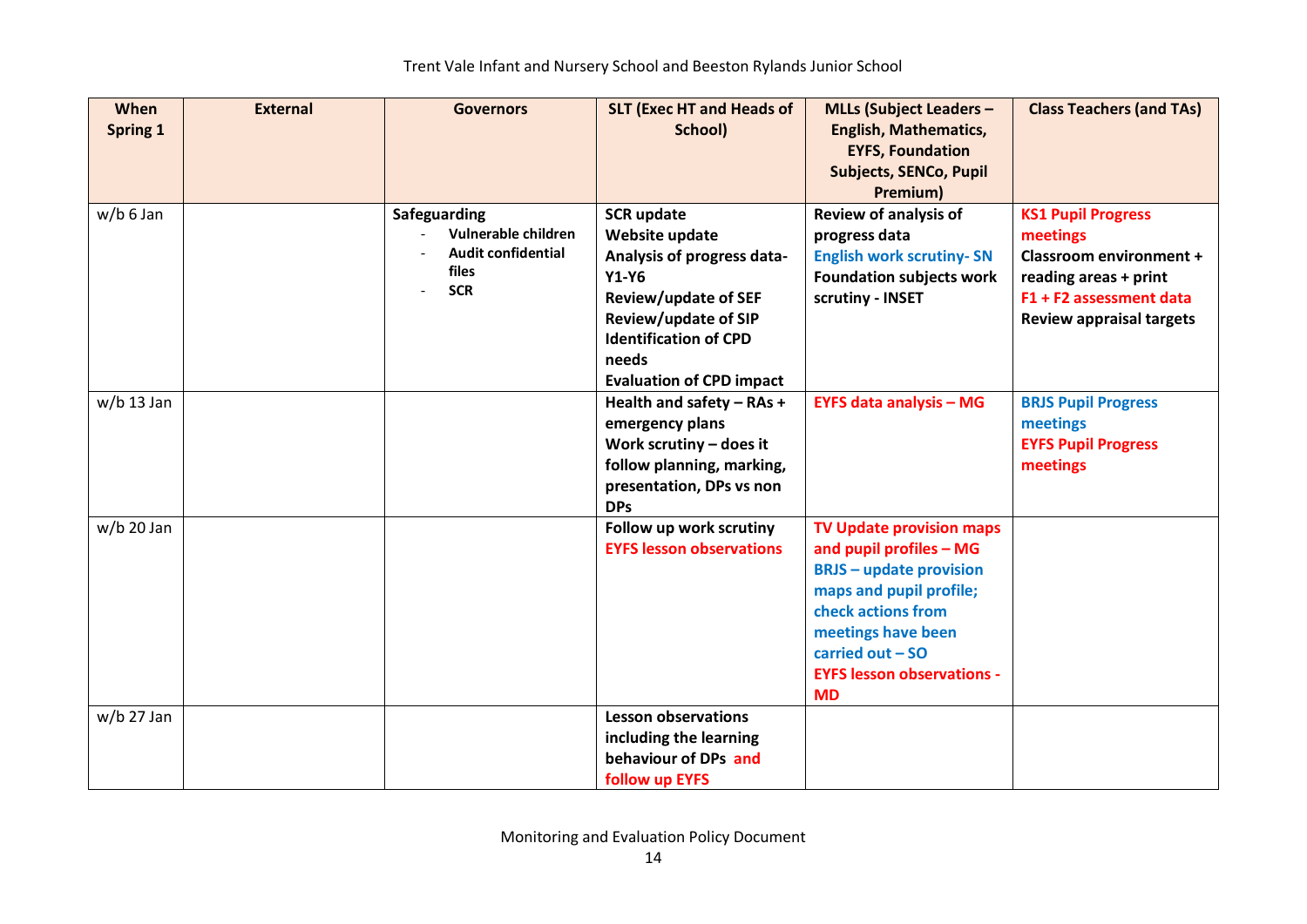|                                     |                             | TV pupil progress<br>meetings paperwork. Is it<br>complete? |                                                                  |  |
|-------------------------------------|-----------------------------|-------------------------------------------------------------|------------------------------------------------------------------|--|
| w/b 3 Feb                           |                             | Follow up lesson<br>observations                            | <b>Observation of</b><br>interventions funded by<br>$PP - JB/SO$ |  |
| $w/c$ 10 Feb<br>Parents<br>Evenings | <b>Parent questionnaire</b> | <b>Behaviour - JM</b><br>Attendance - JM/DP/JG              |                                                                  |  |
| $w/b$ 18 Feb                        |                             | <b>February Half Term</b>                                   |                                                                  |  |

| When<br><b>Spring 2</b>         | <b>External</b> | <b>Governors</b>                                                                               | <b>SLT (Exec HT and Heads of</b><br>School)                                                                  | <b>MLLs (Subject Leaders -</b><br><b>English, Mathematics, EYFS,</b><br><b>Foundation Subjects,</b><br><b>SENCo, Pupil Premium)</b> | <b>Class Teachers (and TAs)</b> |
|---------------------------------|-----------------|------------------------------------------------------------------------------------------------|--------------------------------------------------------------------------------------------------------------|-------------------------------------------------------------------------------------------------------------------------------------|---------------------------------|
| $w/b$ 24                        |                 | <b>Health and safety</b>                                                                       | <b>SCR update</b>                                                                                            | <b>English work scrutiny-SN</b>                                                                                                     | <b>F1 Baseline Assessment</b>   |
| Feb                             |                 | Internal and<br>external<br>environment<br><b>Staff well-being and</b><br>morale               | Website update<br><b>Identification of CPD</b><br>needs<br><b>Evaluation of CPD impact</b>                   | <b>Observation of</b><br>interventions funded by PP<br>$-JB/SO +TAs$ observing<br>each other                                        |                                 |
| $w/b$ 2                         |                 | Governor visit day                                                                             | <b>EYFS lesson observations</b>                                                                              | <b>English lesson observations</b>                                                                                                  |                                 |
| Mar                             |                 |                                                                                                | <b>Lesson observations</b><br>Non negotiables for DPs<br><b>Work Scrutiny</b>                                | $-SN$<br><b>EYFS lesson observations -</b><br><b>MD</b>                                                                             |                                 |
| w/b9<br>Mar<br><b>Full Govs</b> |                 | <b>Safeguarding</b><br>Vulnerable children<br><b>Audit confidential</b><br>files<br><b>SCR</b> | Follow up<br><b>Lesson observations</b><br>$\bullet$<br>Non negotiables for DPs<br>٠<br><b>Work Scrutiny</b> | <b>Foundation subjects lesson</b><br>observations                                                                                   |                                 |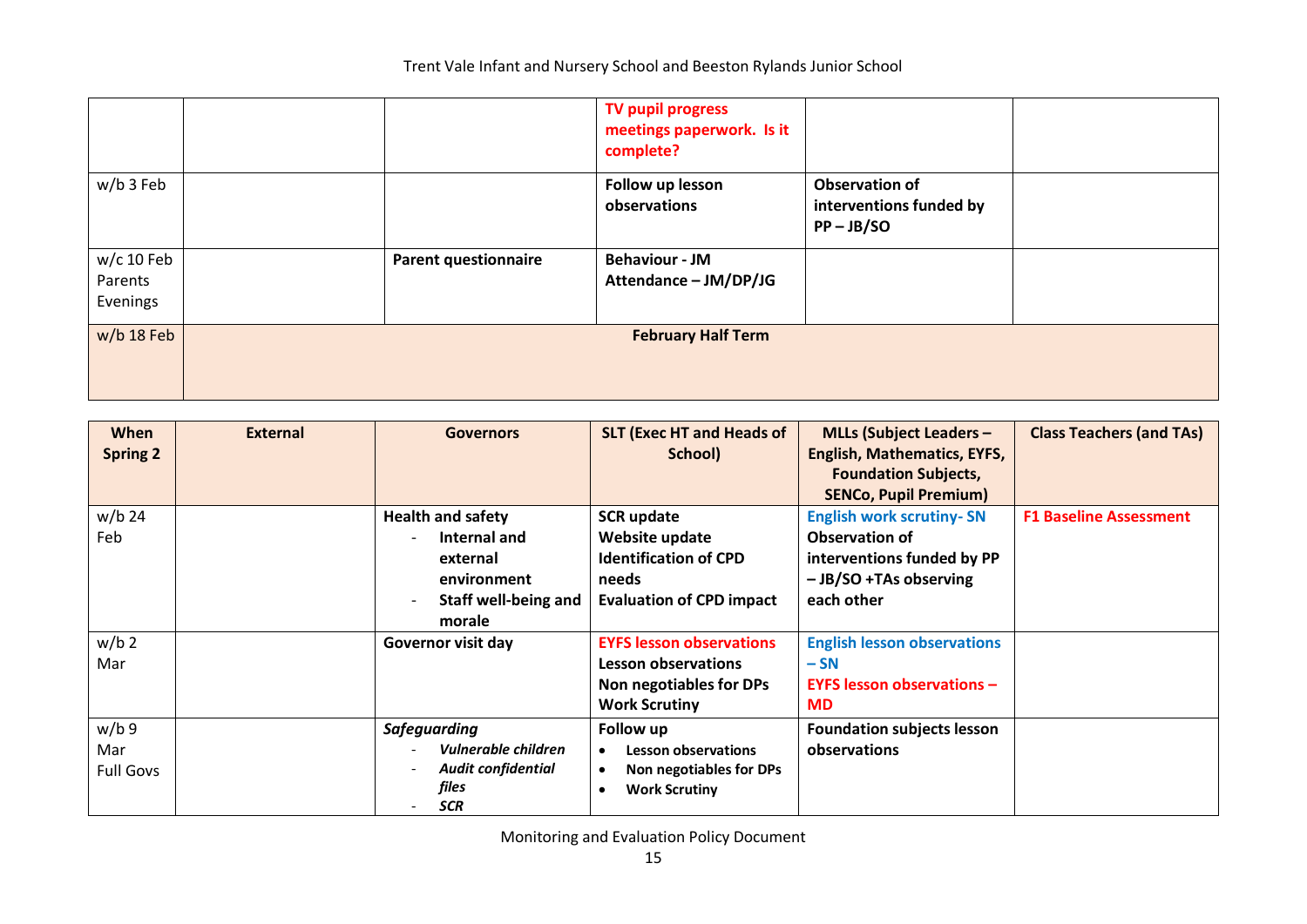| $w/b$ 16<br>Mar                     | Training report $-$ govs and<br>staff CPD<br><b>Finance</b><br><b>Assessment + DPs</b> |                                                |                                                                      |                                                                                        |
|-------------------------------------|----------------------------------------------------------------------------------------|------------------------------------------------|----------------------------------------------------------------------|----------------------------------------------------------------------------------------|
| $w/b$ 23<br>Mar                     | <b>HT</b> appraisal review                                                             |                                                | <b>Impact of interventions</b><br>funded by PP-<br>JB/CT/MG/SO/SN/KH | <b>KS1 assessment data</b><br><b>KS2</b> assessment data<br><b>Internal moderation</b> |
| $w/b$ 30<br>Mar<br>Easter<br>Bonnet |                                                                                        | <b>Behaviour - JM</b><br>Attendance - JM/DP/JG |                                                                      |                                                                                        |
| $w/b$ 6 Apr                         |                                                                                        |                                                | <b>Easter holiday</b>                                                |                                                                                        |
| $w/b$ 14<br>Apr                     |                                                                                        |                                                |                                                                      |                                                                                        |

| When         | <b>External</b> | <b>Governors</b>    | <b>SLT (Exec HT and Heads of</b>   | <b>MLLs (Subject Leaders -</b>     | <b>Class Teachers (and TAs)</b>    |
|--------------|-----------------|---------------------|------------------------------------|------------------------------------|------------------------------------|
| Summer 1     |                 |                     | School)                            | <b>English, Mathematics, EYFS,</b> |                                    |
|              |                 |                     |                                    | <b>Foundation Subjects, SENCo,</b> |                                    |
|              |                 |                     |                                    | <b>Pupil Premium)</b>              |                                    |
| $w/b$ 20 Apr |                 | <b>Safeguarding</b> | <b>SCR update</b>                  | Review of progress data            | <b>KS1 Pupil Progress meetings</b> |
|              |                 | Vulnerable children | Website update                     | <b>EYFS data analysis - MG</b>     | Classroom environment +            |
|              |                 | Attendance          | Analysis of progress data-         |                                    | reading areas + print              |
|              |                 | Behaviour/bullying/ | $Y1-Y6$                            |                                    | F1 + F2 assessment data            |
|              |                 | prejudice based     | <b>Review/update of SEF</b>        |                                    |                                    |
|              |                 | incidents           | <b>Review/update of SIP</b>        |                                    |                                    |
|              |                 | <b>SCR</b>          | <b>Identification of CPD needs</b> |                                    |                                    |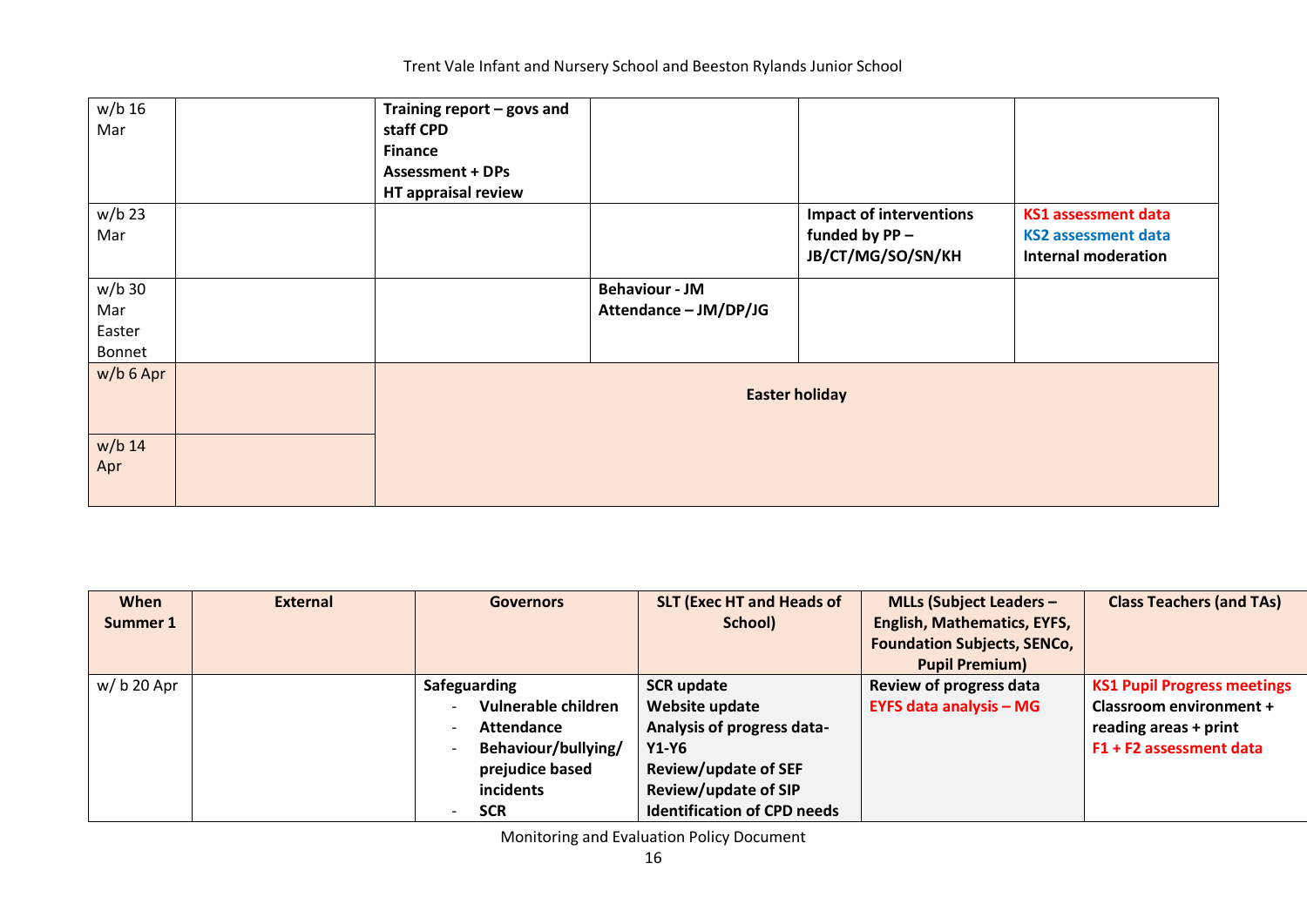|                                                    |                                                                                                            | <b>Evaluation of CPD impact</b><br>Attendance - JM/DP/RB<br>Attendance - JM/DP/RB<br>JM only - Follow up lesson<br>observations/work<br>scrutiny/planning<br>review/Classroom<br>environment + reading areas<br>+ print focused on individual<br>staff as necessary and focus<br><b>DPs</b> |                                                                                                                                                                                    |                                                                                  |
|----------------------------------------------------|------------------------------------------------------------------------------------------------------------|---------------------------------------------------------------------------------------------------------------------------------------------------------------------------------------------------------------------------------------------------------------------------------------------|------------------------------------------------------------------------------------------------------------------------------------------------------------------------------------|----------------------------------------------------------------------------------|
| w/b 27 Apr                                         | Health and safety;<br><b>Internal and external</b><br>environment<br><b>Staff well-being and</b><br>morale | Attendance - JM/DP/RB                                                                                                                                                                                                                                                                       |                                                                                                                                                                                    | <b>BRJS Pupil Progress</b><br>meetings<br><b>EYFS Pupil Progress</b><br>meetings |
| w/b 4 May<br><b>KS1 SATs</b>                       |                                                                                                            | Attendance - JM/DP/RB<br><b>Observation of interventions</b><br>funded by PP<br>TV pupil progress meetings<br>paperwork. Is it complete?                                                                                                                                                    | <b>TV Update provision maps</b><br>and pupil profiles - MG<br><b>BRJS-update provision</b><br>maps and pupil profile;<br>check actions from meetings<br>have been carried out - SO |                                                                                  |
| $w/b$ 11 May<br><b>KS1 SATs</b><br><b>KS2 SATs</b> |                                                                                                            | Attendance - JM/DP/RB                                                                                                                                                                                                                                                                       |                                                                                                                                                                                    | <b>Family moderation</b>                                                         |
| $w/b$ 18 May<br><b>KS1 SATs</b>                    |                                                                                                            | <b>Behaviour - JM</b><br>Attendance - JM/DP/RB                                                                                                                                                                                                                                              |                                                                                                                                                                                    | <b>Internal moderation</b>                                                       |
| $w/b$ 25 May                                       |                                                                                                            |                                                                                                                                                                                                                                                                                             | <b>May Half Tern</b>                                                                                                                                                               |                                                                                  |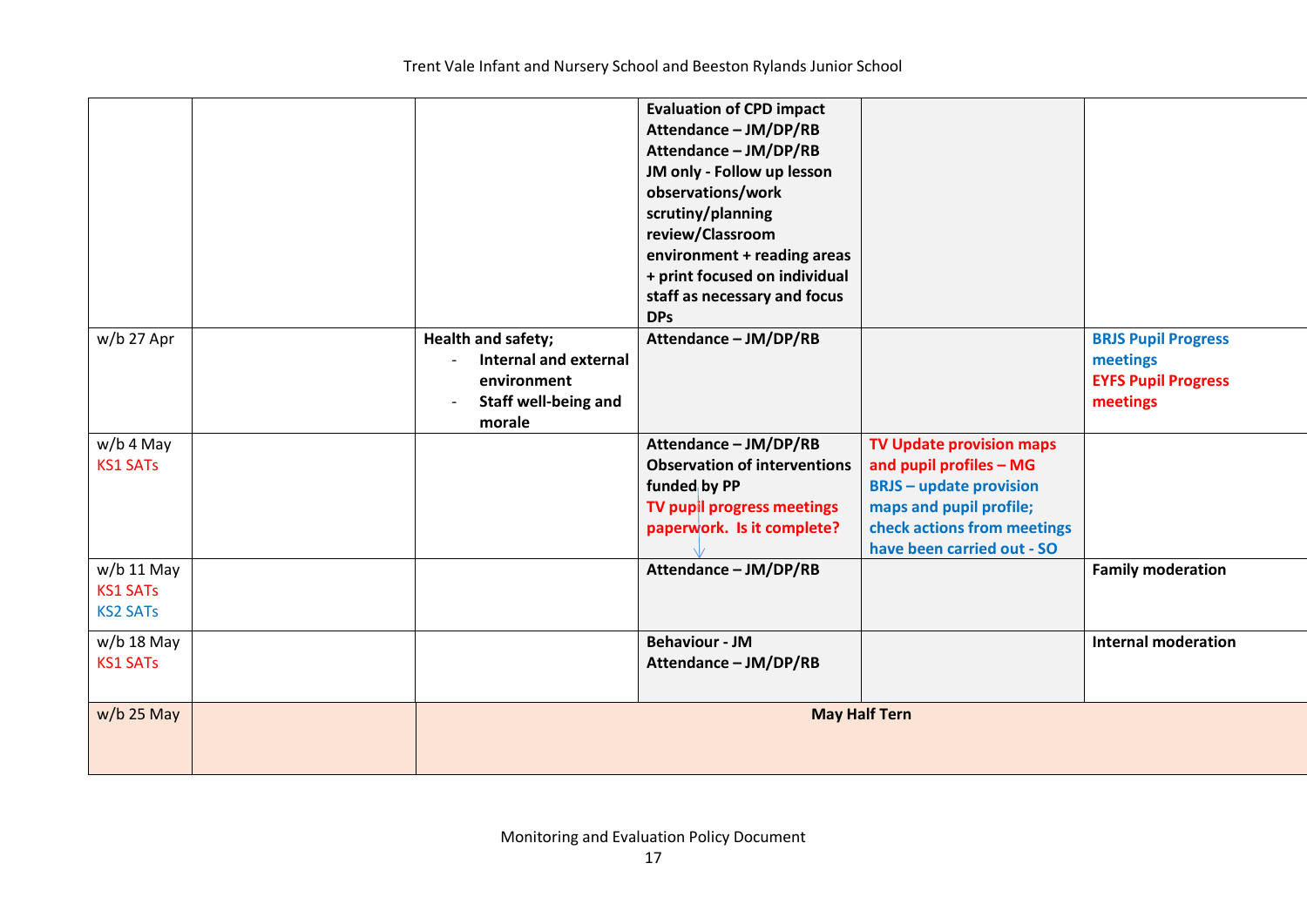| When<br><b>Summer 2</b>                              | <b>External</b> | <b>Governors</b>   | <b>SLT (Exec HT and Heads of</b><br>School)                                                                                                                                                                                                                                                                                                                          | <b>MLLs (Subject Leaders -</b><br><b>English, Mathematics,</b><br><b>EYFS, Foundation</b><br><b>Subjects, SENCo, Pupil</b><br>Premium) | <b>Class Teachers (and TAs)</b>                                     |
|------------------------------------------------------|-----------------|--------------------|----------------------------------------------------------------------------------------------------------------------------------------------------------------------------------------------------------------------------------------------------------------------------------------------------------------------------------------------------------------------|----------------------------------------------------------------------------------------------------------------------------------------|---------------------------------------------------------------------|
| w/b 1 June                                           |                 |                    | <b>SCR update</b><br><b>Website update</b><br><b>Identification of CPD</b><br>needs<br><b>Evaluation of CPD impact</b><br>Attendance - JM/DP/RB<br>From last term<br>JM only - Follow up lesson<br>observations/work<br>scrutiny/planning<br>review/Classroom<br>environment + reading<br>areas + print focused on<br>individual staff as<br>necessary and focus DPs | <b>Foundation subjects</b><br>planning and work<br>scrutiny<br><b>Foundation subjects</b><br>lesson observation                        | <b>F1 Baseline Assessment</b>                                       |
| w/b 8 June<br>Phonics<br>Screening<br>Check          |                 |                    | Attendance - JM/DP/RB                                                                                                                                                                                                                                                                                                                                                |                                                                                                                                        |                                                                     |
| $w/b$ 15<br>June<br><b>TV Sports</b><br>Day          |                 | Governor visit day | Attendance - JM/DP/RB                                                                                                                                                                                                                                                                                                                                                |                                                                                                                                        | <b>Phonics screening check</b><br>data<br>F2 + older F1 assessments |
| $w/b$ 22<br>June<br><b>BRJS</b><br><b>Sports Day</b> |                 |                    | Attendance - JM/DP/RB                                                                                                                                                                                                                                                                                                                                                | Review of curriculum,<br>resources, schemes of<br>work and planning                                                                    | <b>Reports in to JM</b><br>Y2 assessments<br><b>Y6 assessments</b>  |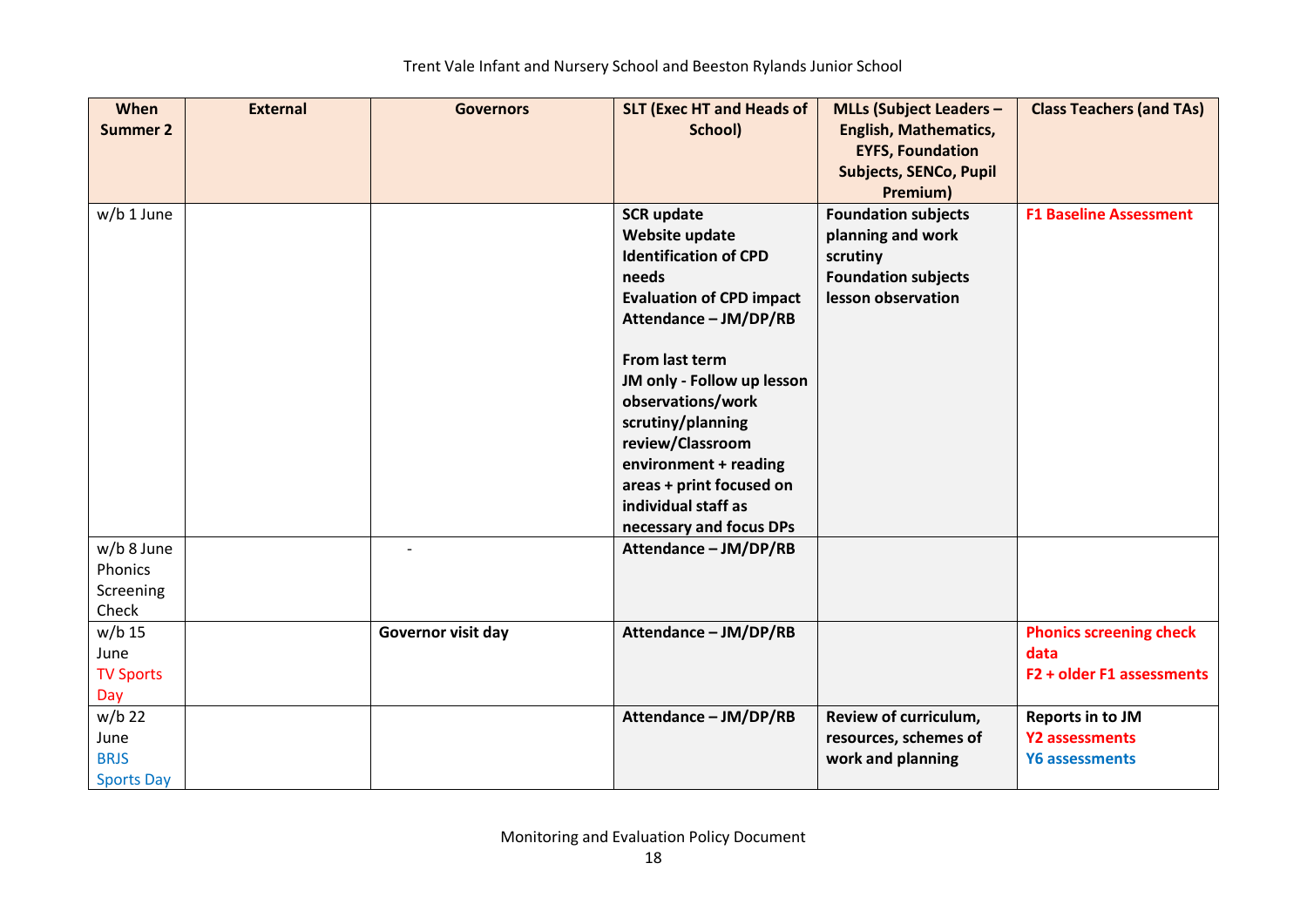| $w/b$ 29      | <b>Y6 Pupil Questionnaire</b>      | Attendance - JM/DP/RB      | F2 data analysis - MG          | <b>Y1</b> assessments   |
|---------------|------------------------------------|----------------------------|--------------------------------|-------------------------|
| June          | <b>Y2 Pupil Questionnaire</b>      | Y2 + phonics data analysis |                                | Y3, Y4 + Y5 assessments |
| Y2            | <b>SEN governor visit</b>          | $-$ JM                     |                                |                         |
| residential   |                                    | Y6 data analysis - SO      |                                |                         |
| w/b 6 July    | Training report $-$ govs and staff | Attendance - JM/DP/RB      | <b>Impact of interventions</b> |                         |
| Full Govs -   | <b>CPD</b>                         |                            | funded by PP - MG/SO           |                         |
|               | <b>Finance</b>                     |                            |                                |                         |
|               | <b>Assessment + DPs</b>            |                            |                                |                         |
|               | <b>HT</b> appraisal review         |                            |                                |                         |
| $w/b$ 13 July |                                    | Attendance - JM/DP/RB      | <b>Update provision maps</b>   | <b>Younger F1</b>       |
| Open          |                                    |                            | and pupil profiles $-$         | baseline/updated        |
| Afternoon     |                                    |                            | MG/SO                          | assessments             |
| Transition    |                                    |                            |                                |                         |
| Days $x$ 3    |                                    |                            |                                |                         |
| $w/b$ 20 July |                                    | Y1 data analysis           | F1 data analysis - MG          |                         |
| Reports       |                                    | Attendance - JM/DP/RB      | Y3, Y4, Y5 data analysis -     |                         |
| out           |                                    |                            |                                |                         |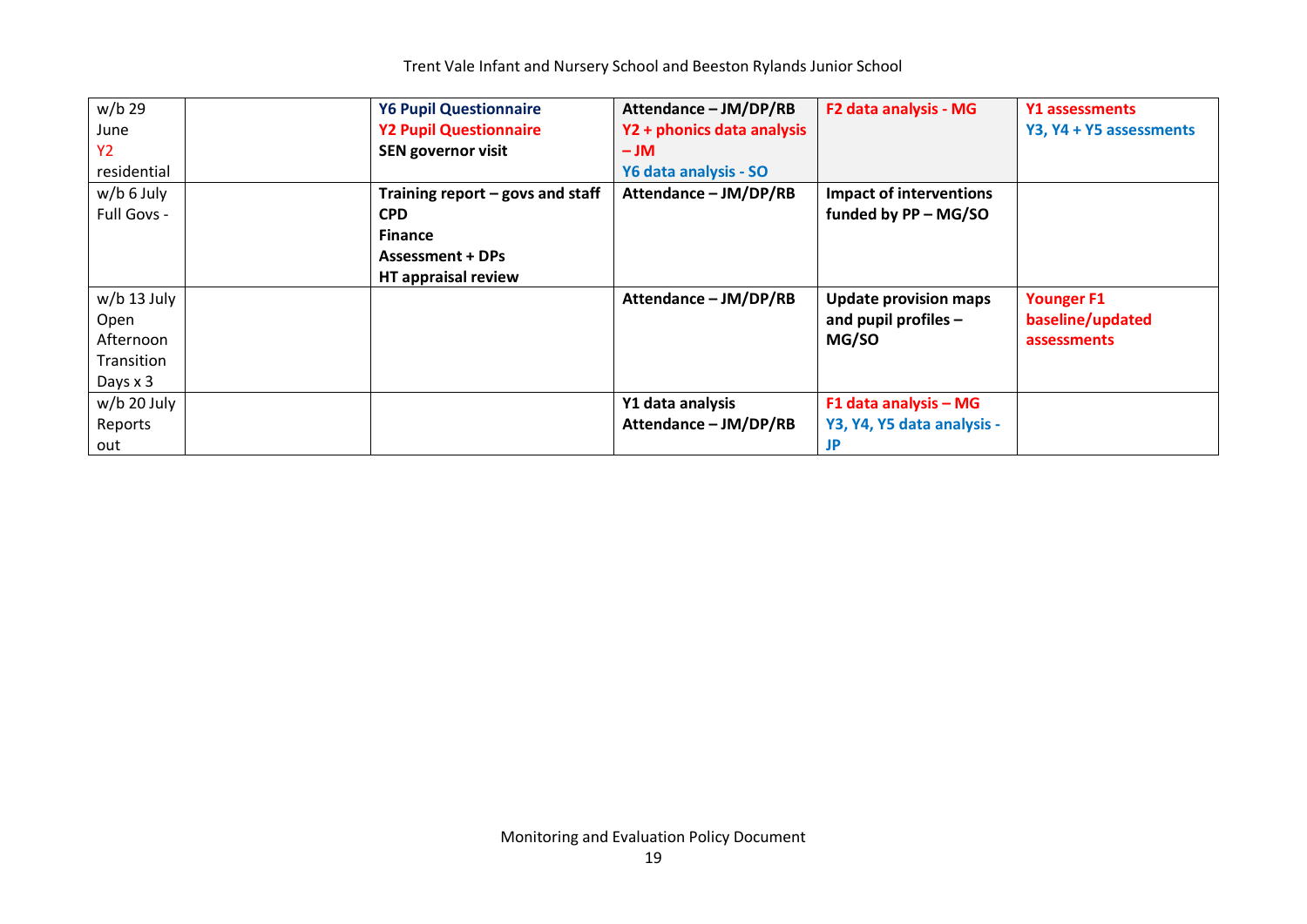# *\*\*\*\*\*\* School*

## **Monitoring Summary Report**

Monitoring Activity: Date of Report: Report by:

| <b>Key Strengths</b> | <b>Needs Attention</b> | <b>Any Recommended Action/Explanation</b> |
|----------------------|------------------------|-------------------------------------------|
|                      |                        |                                           |
|                      |                        |                                           |
|                      |                        |                                           |
|                      |                        |                                           |
|                      |                        |                                           |
|                      |                        |                                           |
|                      |                        |                                           |
|                      |                        |                                           |

Appendix 2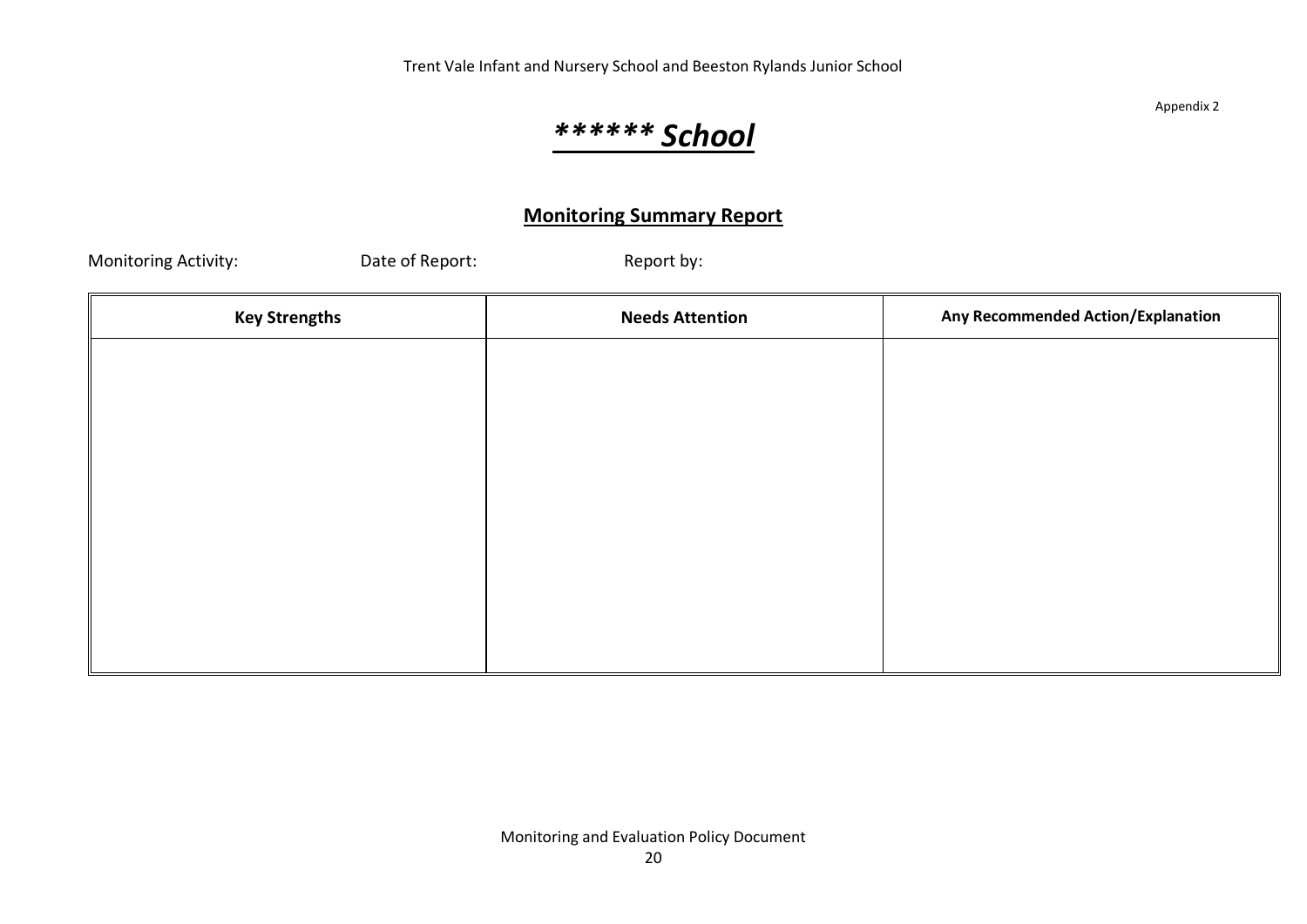Monitoring and Evaluation (Quality Assurance) Policy Document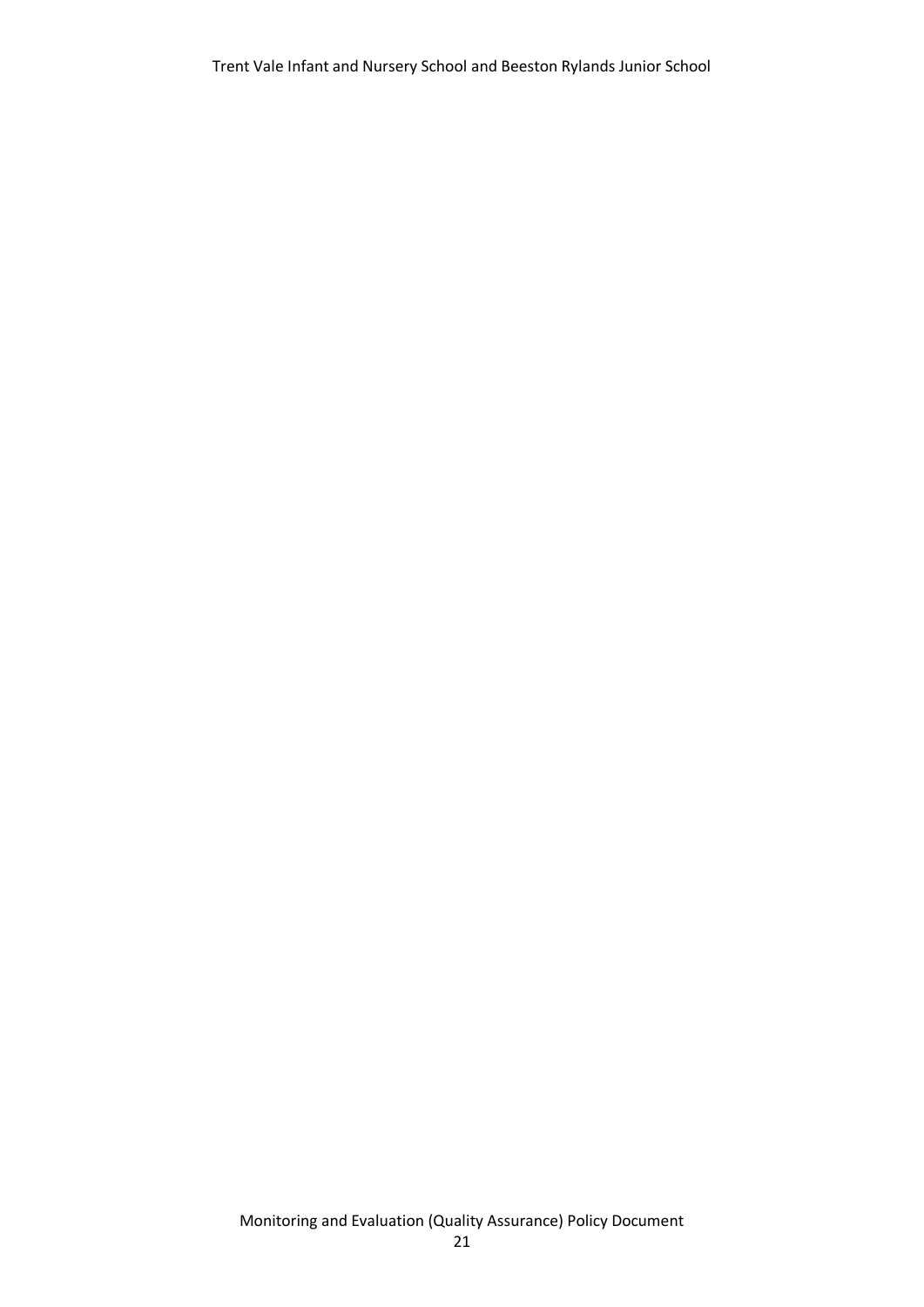#### **Appendix 3**

#### **Governor Visit Protocol**

All governor visits to the school should be arranged using the following protocol:

#### **Prior to the visit**

The governor will contact the Head Teacher to arrange a convenient time to see the appropriate member of staff for the area they are monitoring. The governor will be clear about what they are trying to get out of the visit, (the 'focus'). This could be as simple as "getting a feel for how lessons are delivered" or as complex as a "detailed audit of the policies associated with area X". The governor should make it clear who they would like to talk to during the visit, what they would like to see and how much time will be required, if possible.

#### **The governor may also need the following:-**

- policies that are related to that aspect of school life
- School Improvement Plan and action plan(s) related to that area
- Ofsted issues related to the area
- copies of revelvant monitoring summary reports (including the last governor monitoring visit)
- Head Teacher reports
- School Evaluation Form

#### **During the visit**

During the visit the governor will focus on the areas that have been decided in advance. The governor will be sensitive to the school environment and not interfere with the activities and running of the school as far as is practicable.

#### **After the visit**

Following the visit the governor will prepare a governor **monitoring summary report** using the template in *Appendix 2*. A copy of the report will be sent to the Headteacher and all members of staff involved with that area of school life. When all parties have agreed to the content of the report, a copy will be taken to the next appropriate governing body meeting (either committee or full governing body). The Head Teacher will add any agreed actions to the overall monitoring grid.

If the report cannot be agreed by all parties, (which should be a very rare occurrence), then the governor's report AND the feedback from the staff involved should be presented together at the next full governors meeting for discussion.

#### **Cancellation of visit**

The school reserves the right to cancel the visit if, due to circumstances beyond their control, it is neither practical nor safe for the visit to go ahead